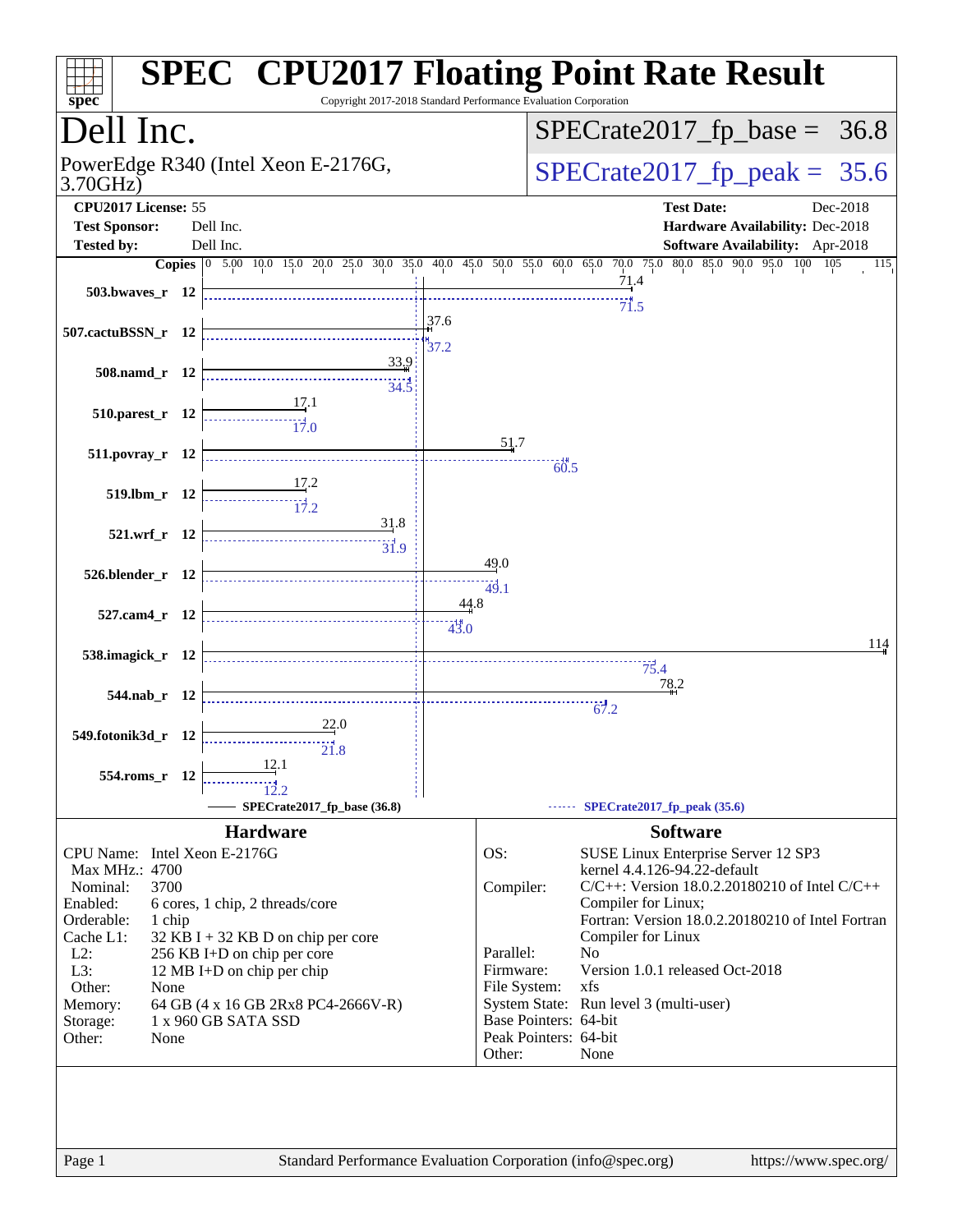

Copyright 2017-2018 Standard Performance Evaluation Corporation

#### Dell Inc.

3.70GHz) PowerEdge R340 (Intel Xeon E-2176G,  $\vert$  [SPECrate2017\\_fp\\_peak =](http://www.spec.org/auto/cpu2017/Docs/result-fields.html#SPECrate2017fppeak) 35.6

 $SPECTate2017_fp\_base = 36.8$ 

**[CPU2017 License:](http://www.spec.org/auto/cpu2017/Docs/result-fields.html#CPU2017License)** 55 **[Test Date:](http://www.spec.org/auto/cpu2017/Docs/result-fields.html#TestDate)** Dec-2018 **[Test Sponsor:](http://www.spec.org/auto/cpu2017/Docs/result-fields.html#TestSponsor)** Dell Inc. **[Hardware Availability:](http://www.spec.org/auto/cpu2017/Docs/result-fields.html#HardwareAvailability)** Dec-2018 **[Tested by:](http://www.spec.org/auto/cpu2017/Docs/result-fields.html#Testedby)** Dell Inc. **[Software Availability:](http://www.spec.org/auto/cpu2017/Docs/result-fields.html#SoftwareAvailability)** Apr-2018

#### **[Results Table](http://www.spec.org/auto/cpu2017/Docs/result-fields.html#ResultsTable)**

|                                  | <b>Base</b>   |                |       |                |       | <b>Peak</b>    |       |               |                |              |                |              |                |              |
|----------------------------------|---------------|----------------|-------|----------------|-------|----------------|-------|---------------|----------------|--------------|----------------|--------------|----------------|--------------|
| <b>Benchmark</b>                 | <b>Copies</b> | <b>Seconds</b> | Ratio | <b>Seconds</b> | Ratio | <b>Seconds</b> | Ratio | <b>Copies</b> | <b>Seconds</b> | <b>Ratio</b> | <b>Seconds</b> | <b>Ratio</b> | <b>Seconds</b> | <b>Ratio</b> |
| 503.bwayes_r                     | 12            | 1681           | 71.6  | 1685           | 71.4  | 1685           | 71.4  | 12            | 1683           | 71.5         | 1682           | 71.5         | 1687           | 71.3         |
| 507.cactuBSSN_r                  | 12            | 399            | 38.1  | 405            | 37.5  | 404            | 37.6  | 12            | 404            | 37.6         | 415            | 36.6         | 408            | 37.2         |
| $508$ .namd $r$                  | 12            | 332            | 34.3  | 339            | 33.6  | 336            | 33.9  | 12            | 332            | 34.4         | 331            | 34.5         | 330            | 34.5         |
| 510.parest_r                     | 12            | 1844           | 17.0  | 1830           | 17.1  | 1834           | 17.1  | 12            | 1835           | 17.1         | 1848           | 17.0         | 1845           | 17.0         |
| 511.povray_r                     | 12            | 542            | 51.7  | 540            | 51.9  | 545            | 51.4  | 12            | 463            | 60.5         | 461            | 60.8         | 466            | 60.1         |
| 519.lbm r                        | 12            | 735            | 17.2  | 736            | 17.2  | 735            | 17.2  | 12            | 734            | 17.2         | 735            | 17.2         | 739            | 17.1         |
| $521$ .wrf r                     | 12            | 846            | 31.8  | 846            | 31.8  | 846            | 31.8  | 12            | 842            | 31.9         | 841            | 31.9         | 842            | 31.9         |
| 526.blender r                    | 12            | 373            | 49.0  | 373            | 48.9  | 373            | 49.0  | 12            | 373            | 49.0         | 372            | 49.2         | 372            | 49.1         |
| $527.cam4_r$                     | 12            | 473            | 44.4  | 469            | 44.8  | 468            | 44.8  | 12            | 489            | 43.0         | 497            | 42.2         | 486            | 43.2         |
| 538.imagick_r                    | 12            | 262            | 114   | 263            | 113   | 262            | 114   | 12            | 396            | 75.4         | 396            | 75.3         | 396            | 75.4         |
| 544.nab r                        | 12            | 259            | 78.0  | 256            | 78.9  | 258            | 78.2  | 12            | 301            | 67.0         | 300            | 67.3         | 301            | 67.2         |
| 549.fotonik3d_r                  | 12            | 2127           | 22.0  | 2129           | 22.0  | 2126           | 22.0  | 12            | 2143           | 21.8         | 2144           | 21.8         | 2142           | 21.8         |
| $554$ .roms r                    | 12            | 1573           | 12.1  | 1576           | 12.1  | 1571           | 12.1  | 12            | 1565           | 12.2         | 1563           | 12.2         | 1565           | 12.2         |
| $SPECrate2017$ fp base =<br>36.8 |               |                |       |                |       |                |       |               |                |              |                |              |                |              |

**[SPECrate2017\\_fp\\_peak =](http://www.spec.org/auto/cpu2017/Docs/result-fields.html#SPECrate2017fppeak) 35.6**

Results appear in the [order in which they were run.](http://www.spec.org/auto/cpu2017/Docs/result-fields.html#RunOrder) Bold underlined text [indicates a median measurement.](http://www.spec.org/auto/cpu2017/Docs/result-fields.html#Median)

#### **[Submit Notes](http://www.spec.org/auto/cpu2017/Docs/result-fields.html#SubmitNotes)**

 The numactl mechanism was used to bind copies to processors. The config file option 'submit' was used to generate numactl commands to bind each copy to a specific processor. For details, please see the config file.

#### **[Operating System Notes](http://www.spec.org/auto/cpu2017/Docs/result-fields.html#OperatingSystemNotes)**

Stack size set to unlimited using "ulimit -s unlimited"

#### **[General Notes](http://www.spec.org/auto/cpu2017/Docs/result-fields.html#GeneralNotes)**

Environment variables set by runcpu before the start of the run:

LD\_LIBRARY\_PATH = "/home/cpu2017/lib/ia32:/home/cpu2017/lib/intel64"

Binaries compiled on a system with 1x Intel Core i7-4790 CPU + 32GB RAM

memory using Redhat Enterprise Linux 7.4

 Yes: The test sponsor attests, as of date of publication, that CVE-2017-5754 (Meltdown) is mitigated in the system as tested and documented.

 Yes: The test sponsor attests, as of date of publication, that CVE-2017-5753 (Spectre variant 1) is mitigated in the system as tested and documented.

 Yes: The test sponsor attests, as of date of publication, that CVE-2017-5715 (Spectre variant 2) is mitigated in the system as tested and documented.

Transparent Huge Pages enabled by default

Prior to runcpu invocation

**(Continued on next page)**

| Page 2 | Standard Performance Evaluation Corporation (info@spec.org) | https://www.spec.org/ |
|--------|-------------------------------------------------------------|-----------------------|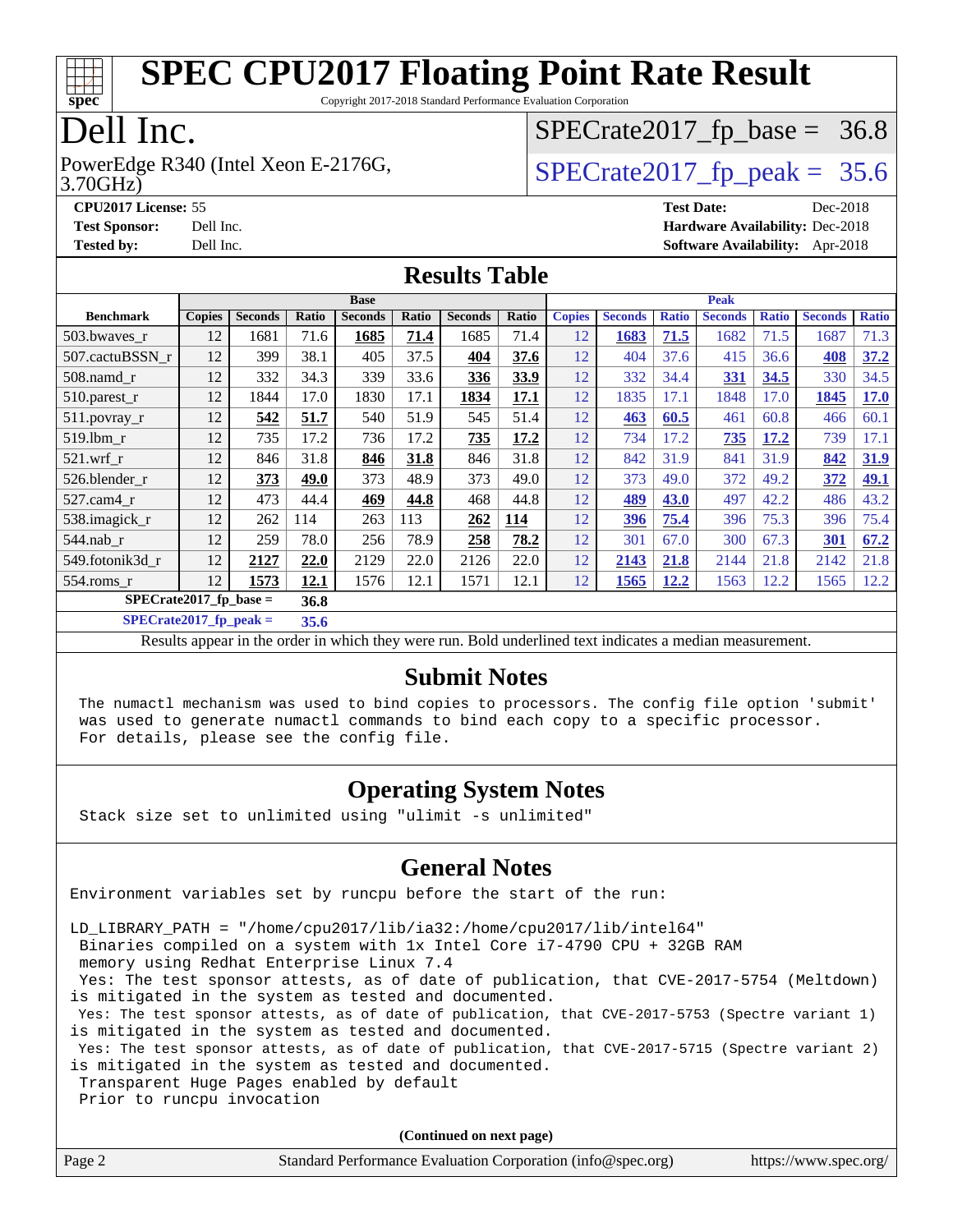

Copyright 2017-2018 Standard Performance Evaluation Corporation

### Dell Inc.

3.70GHz) PowerEdge R340 (Intel Xeon E-2176G,  $\vert$  [SPECrate2017\\_fp\\_peak =](http://www.spec.org/auto/cpu2017/Docs/result-fields.html#SPECrate2017fppeak) 35.6

 $SPECTate2017_fp\_base = 36.8$ 

**[CPU2017 License:](http://www.spec.org/auto/cpu2017/Docs/result-fields.html#CPU2017License)** 55 **[Test Date:](http://www.spec.org/auto/cpu2017/Docs/result-fields.html#TestDate)** Dec-2018 **[Test Sponsor:](http://www.spec.org/auto/cpu2017/Docs/result-fields.html#TestSponsor)** Dell Inc. **[Hardware Availability:](http://www.spec.org/auto/cpu2017/Docs/result-fields.html#HardwareAvailability)** Dec-2018 **[Tested by:](http://www.spec.org/auto/cpu2017/Docs/result-fields.html#Testedby)** Dell Inc. **[Software Availability:](http://www.spec.org/auto/cpu2017/Docs/result-fields.html#SoftwareAvailability)** Apr-2018

#### **[General Notes \(Continued\)](http://www.spec.org/auto/cpu2017/Docs/result-fields.html#GeneralNotes)**

 Filesystem page cache synced and cleared with: sync; echo 3> /proc/sys/vm/drop\_caches runcpu command invoked through numactl i.e.: numactl --interleave=all runcpu <etc>

#### **[Platform Notes](http://www.spec.org/auto/cpu2017/Docs/result-fields.html#PlatformNotes)**

Page 3 Standard Performance Evaluation Corporation [\(info@spec.org\)](mailto:info@spec.org) <https://www.spec.org/> BIOS settings: Virtualization Technology disabled System Profile set to Custom CPU Performance set to Maximum Performance C States set to Autonomous C1E disabled Uncore Frequency set to Dynamic Energy Efficiency Policy set to Performance Memory Patrol Scrub disabled Logical Processor enabled CPU Interconnect Bus Link Power Management disabled PCI ASPM L1 Link Power Management disabled Sysinfo program /home/cpu2017/bin/sysinfo Rev: r5974 of 2018-05-19 9bcde8f2999c33d61f64985e45859ea9 running on linux-bx7m Fri Dec 7 16:05:52 2018 SUT (System Under Test) info as seen by some common utilities. For more information on this section, see <https://www.spec.org/cpu2017/Docs/config.html#sysinfo> From /proc/cpuinfo model name : Intel(R) Xeon(R) E-2176G CPU @ 3.70GHz 1 "physical id"s (chips) 12 "processors" cores, siblings (Caution: counting these is hw and system dependent. The following excerpts from /proc/cpuinfo might not be reliable. Use with caution.) cpu cores : 6 siblings : 12 physical 0: cores 0 1 2 3 4 5 From lscpu: Architecture: x86\_64 CPU op-mode(s): 32-bit, 64-bit Byte Order: Little Endian  $CPU(s):$  12 On-line CPU(s) list: 0-11 Thread(s) per core: 2 Core(s) per socket: 6 Socket(s): 1 **(Continued on next page)**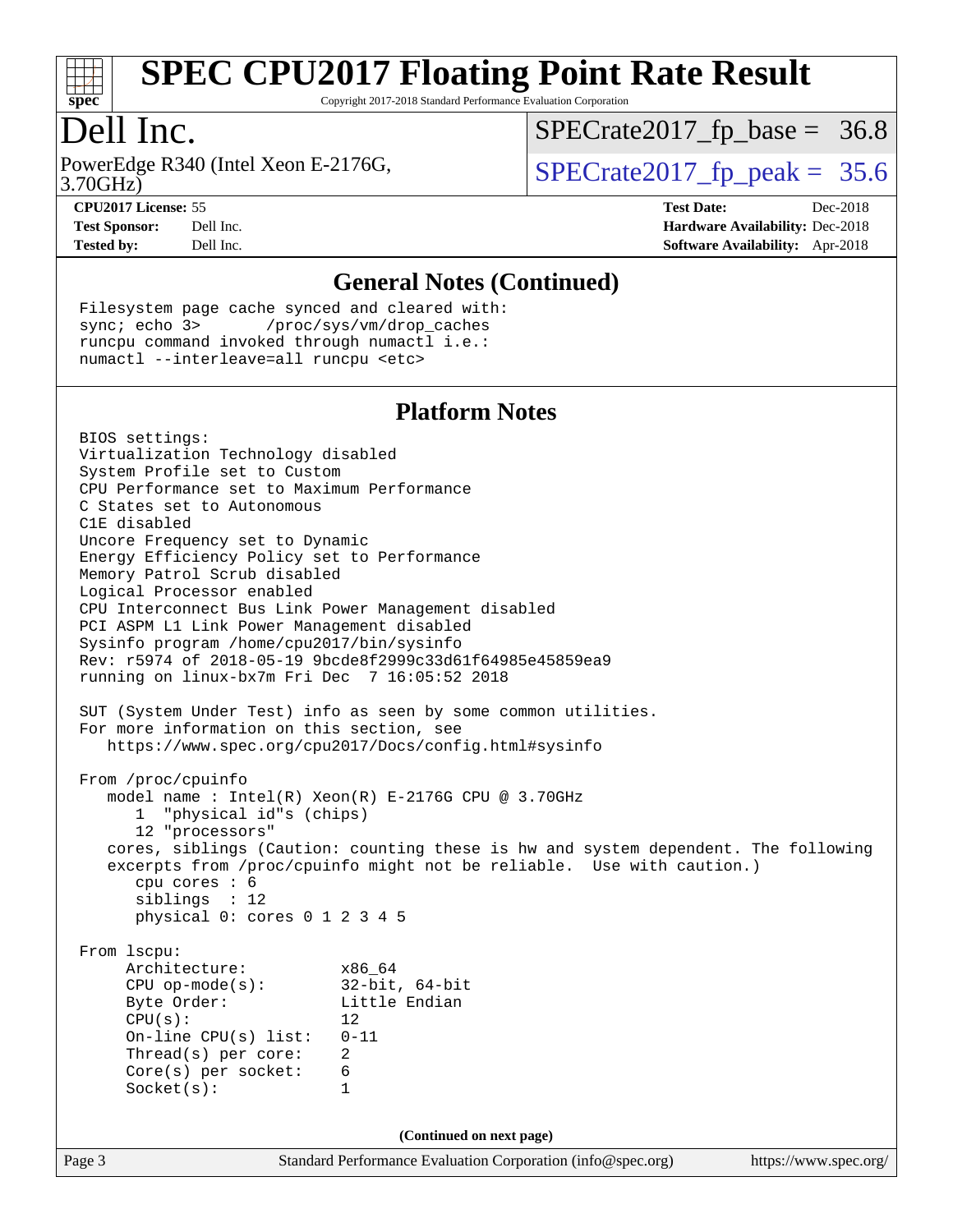

Copyright 2017-2018 Standard Performance Evaluation Corporation

### Dell Inc.

3.70GHz) PowerEdge R340 (Intel Xeon E-2176G,  $\text{SPECrate2017\_fp\_peak} = 35.6$ 

 $SPECrate2017_fp\_base = 36.8$ 

**[CPU2017 License:](http://www.spec.org/auto/cpu2017/Docs/result-fields.html#CPU2017License)** 55 **[Test Date:](http://www.spec.org/auto/cpu2017/Docs/result-fields.html#TestDate)** Dec-2018 **[Test Sponsor:](http://www.spec.org/auto/cpu2017/Docs/result-fields.html#TestSponsor)** Dell Inc. **[Hardware Availability:](http://www.spec.org/auto/cpu2017/Docs/result-fields.html#HardwareAvailability)** Dec-2018 **[Tested by:](http://www.spec.org/auto/cpu2017/Docs/result-fields.html#Testedby)** Dell Inc. **[Software Availability:](http://www.spec.org/auto/cpu2017/Docs/result-fields.html#SoftwareAvailability)** Apr-2018

#### **[Platform Notes \(Continued\)](http://www.spec.org/auto/cpu2017/Docs/result-fields.html#PlatformNotes)**

| NUMA $node(s):$                                                                                                                                                                            | 1                                                                                                                                                                                                                                                                                                                                                                                                                                                                                                                                                                                                                                                                                                                                                               |  |  |  |  |  |
|--------------------------------------------------------------------------------------------------------------------------------------------------------------------------------------------|-----------------------------------------------------------------------------------------------------------------------------------------------------------------------------------------------------------------------------------------------------------------------------------------------------------------------------------------------------------------------------------------------------------------------------------------------------------------------------------------------------------------------------------------------------------------------------------------------------------------------------------------------------------------------------------------------------------------------------------------------------------------|--|--|--|--|--|
| Vendor ID:                                                                                                                                                                                 | GenuineIntel                                                                                                                                                                                                                                                                                                                                                                                                                                                                                                                                                                                                                                                                                                                                                    |  |  |  |  |  |
| CPU family:                                                                                                                                                                                | 6                                                                                                                                                                                                                                                                                                                                                                                                                                                                                                                                                                                                                                                                                                                                                               |  |  |  |  |  |
| Model:                                                                                                                                                                                     | 158                                                                                                                                                                                                                                                                                                                                                                                                                                                                                                                                                                                                                                                                                                                                                             |  |  |  |  |  |
| Model name:                                                                                                                                                                                | $Intel(R) Xeon(R) E-2176G CPU @ 3.70GHz$                                                                                                                                                                                                                                                                                                                                                                                                                                                                                                                                                                                                                                                                                                                        |  |  |  |  |  |
| Stepping:                                                                                                                                                                                  | 10                                                                                                                                                                                                                                                                                                                                                                                                                                                                                                                                                                                                                                                                                                                                                              |  |  |  |  |  |
| CPU MHz:                                                                                                                                                                                   | 3836.292                                                                                                                                                                                                                                                                                                                                                                                                                                                                                                                                                                                                                                                                                                                                                        |  |  |  |  |  |
| $CPU$ $max$ $MHz$ :                                                                                                                                                                        | 4700.0000                                                                                                                                                                                                                                                                                                                                                                                                                                                                                                                                                                                                                                                                                                                                                       |  |  |  |  |  |
| CPU min MHz:                                                                                                                                                                               | 800.0000                                                                                                                                                                                                                                                                                                                                                                                                                                                                                                                                                                                                                                                                                                                                                        |  |  |  |  |  |
| BogoMIPS:                                                                                                                                                                                  | 7391.90                                                                                                                                                                                                                                                                                                                                                                                                                                                                                                                                                                                                                                                                                                                                                         |  |  |  |  |  |
| Virtualization:                                                                                                                                                                            | $VT - x$                                                                                                                                                                                                                                                                                                                                                                                                                                                                                                                                                                                                                                                                                                                                                        |  |  |  |  |  |
| Lld cache:                                                                                                                                                                                 | 32K                                                                                                                                                                                                                                                                                                                                                                                                                                                                                                                                                                                                                                                                                                                                                             |  |  |  |  |  |
| Lli cache:                                                                                                                                                                                 | 32K                                                                                                                                                                                                                                                                                                                                                                                                                                                                                                                                                                                                                                                                                                                                                             |  |  |  |  |  |
| L2 cache:                                                                                                                                                                                  | 256K                                                                                                                                                                                                                                                                                                                                                                                                                                                                                                                                                                                                                                                                                                                                                            |  |  |  |  |  |
| L3 cache:                                                                                                                                                                                  | 12288K                                                                                                                                                                                                                                                                                                                                                                                                                                                                                                                                                                                                                                                                                                                                                          |  |  |  |  |  |
| NUMA node0 CPU(s):                                                                                                                                                                         | $0 - 11$                                                                                                                                                                                                                                                                                                                                                                                                                                                                                                                                                                                                                                                                                                                                                        |  |  |  |  |  |
| Flags:                                                                                                                                                                                     | fpu vme de pse tsc msr pae mce cx8 apic sep mtrr pge mca cmov<br>pat pse36 clflush dts acpi mmx fxsr sse sse2 ss ht tm pbe syscall nx pdpe1gb rdtscp<br>lm constant_tsc art arch_perfmon pebs bts rep_good nopl xtopology nonstop_tsc<br>aperfmperf eagerfpu pni pclmulqdq dtes64 monitor ds_cpl vmx smx est tm2 ssse3 sdbg<br>fma cx16 xtpr pdcm pcid sse4_1 sse4_2 x2apic movbe popcnt tsc_deadline_timer aes<br>xsave avx f16c rdrand lahf_lm abm 3dnowprefetch ida arat epb invpcid_single pln pts<br>dtherm hwp hwp_act_window hwp_epp intel_pt rsb_ctxsw spec_ctrl stibp retpoline<br>kaiser tpr_shadow vnmi flexpriority ept vpid fsgsbase tsc_adjust bmil hle avx2 smep<br>bmi2 erms invpcid rtm mpx rdseed adx smap clflushopt xsaveopt xsavec xgetbvl |  |  |  |  |  |
| /proc/cpuinfo cache data<br>cache size : 12288 KB                                                                                                                                          |                                                                                                                                                                                                                                                                                                                                                                                                                                                                                                                                                                                                                                                                                                                                                                 |  |  |  |  |  |
| physical chip.<br>available: 1 nodes (0)<br>node 0 cpus: 0 1 2 3 4 5 6 7 8 9 10 11<br>node 0 size: 64276 MB<br>node 0 free: 63808 MB<br>node distances:<br>node<br>$\overline{0}$<br>0: 10 | From numactl --hardware WARNING: a numactl 'node' might or might not correspond to a                                                                                                                                                                                                                                                                                                                                                                                                                                                                                                                                                                                                                                                                            |  |  |  |  |  |
| From /proc/meminfo<br>MemTotal:<br>65818632 kB<br>HugePages_Total:<br>0<br>Hugepagesize:<br>2048 kB                                                                                        |                                                                                                                                                                                                                                                                                                                                                                                                                                                                                                                                                                                                                                                                                                                                                                 |  |  |  |  |  |
| /usr/bin/lsb_release -d<br>SUSE Linux Enterprise Server 12 SP3                                                                                                                             |                                                                                                                                                                                                                                                                                                                                                                                                                                                                                                                                                                                                                                                                                                                                                                 |  |  |  |  |  |
| (Continued on next page)                                                                                                                                                                   |                                                                                                                                                                                                                                                                                                                                                                                                                                                                                                                                                                                                                                                                                                                                                                 |  |  |  |  |  |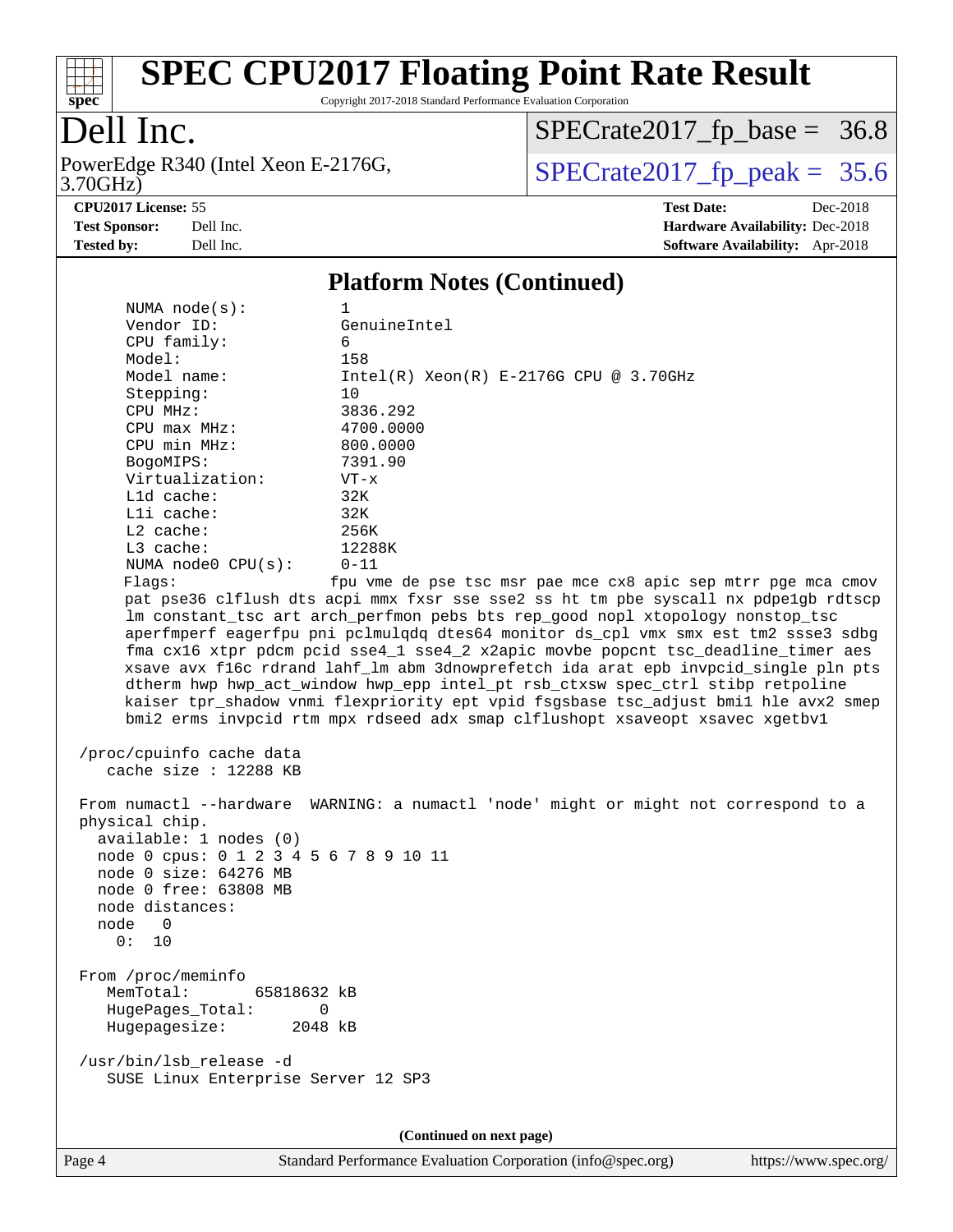

Copyright 2017-2018 Standard Performance Evaluation Corporation

### Dell Inc.

3.70GHz) PowerEdge R340 (Intel Xeon E-2176G,  $\vert$  [SPECrate2017\\_fp\\_peak =](http://www.spec.org/auto/cpu2017/Docs/result-fields.html#SPECrate2017fppeak) 35.6

 $SPECTate2017_fp\_base = 36.8$ 

**[Tested by:](http://www.spec.org/auto/cpu2017/Docs/result-fields.html#Testedby)** Dell Inc. **[Software Availability:](http://www.spec.org/auto/cpu2017/Docs/result-fields.html#SoftwareAvailability)** Apr-2018

**[CPU2017 License:](http://www.spec.org/auto/cpu2017/Docs/result-fields.html#CPU2017License)** 55 **[Test Date:](http://www.spec.org/auto/cpu2017/Docs/result-fields.html#TestDate)** Dec-2018 **[Test Sponsor:](http://www.spec.org/auto/cpu2017/Docs/result-fields.html#TestSponsor)** Dell Inc. **[Hardware Availability:](http://www.spec.org/auto/cpu2017/Docs/result-fields.html#HardwareAvailability)** Dec-2018

#### **[Platform Notes \(Continued\)](http://www.spec.org/auto/cpu2017/Docs/result-fields.html#PlatformNotes)**

 From /etc/\*release\* /etc/\*version\* SuSE-release: SUSE Linux Enterprise Server 12 (x86\_64) VERSION = 12 PATCHLEVEL = 3 # This file is deprecated and will be removed in a future service pack or release. # Please check /etc/os-release for details about this release. os-release: NAME="SLES" VERSION="12-SP3" VERSION\_ID="12.3" PRETTY NAME="SUSE Linux Enterprise Server 12 SP3" ID="sles" ANSI\_COLOR="0;32" CPE\_NAME="cpe:/o:suse:sles:12:sp3" uname -a: Linux linux-bx7m 4.4.126-94.22-default #1 SMP Wed Apr 11 07:45:03 UTC 2018 (9649989) x86\_64 x86\_64 x86\_64 GNU/Linux Kernel self-reported vulnerability status: CVE-2017-5754 (Meltdown): Mitigation: PTI CVE-2017-5753 (Spectre variant 1): Mitigation: \_\_user pointer sanitization CVE-2017-5715 (Spectre variant 2): Mitigation: IBRS+IBPB run-level 3 Dec 7 08:19 last=5 SPEC is set to: /home/cpu2017 Filesystem Type Size Used Avail Use% Mounted on /dev/sda2 xfs 300G 16G 285G 6% / Additional information from dmidecode follows. WARNING: Use caution when you interpret this section. The 'dmidecode' program reads system data which is "intended to allow hardware to be accurately determined", but the intent may not be met, as there are frequent changes to hardware, firmware, and the "DMTF SMBIOS" standard. BIOS Dell Inc. 1.0.1 10/19/2018 Memory: 3x 00AD00000A02 HMA82GU7CJR8N-VK 16 GB 2 rank 2666 1x 00AD00000A07 HMA82GU7CJR8N-VK 16 GB 2 rank 2666 (End of data from sysinfo program)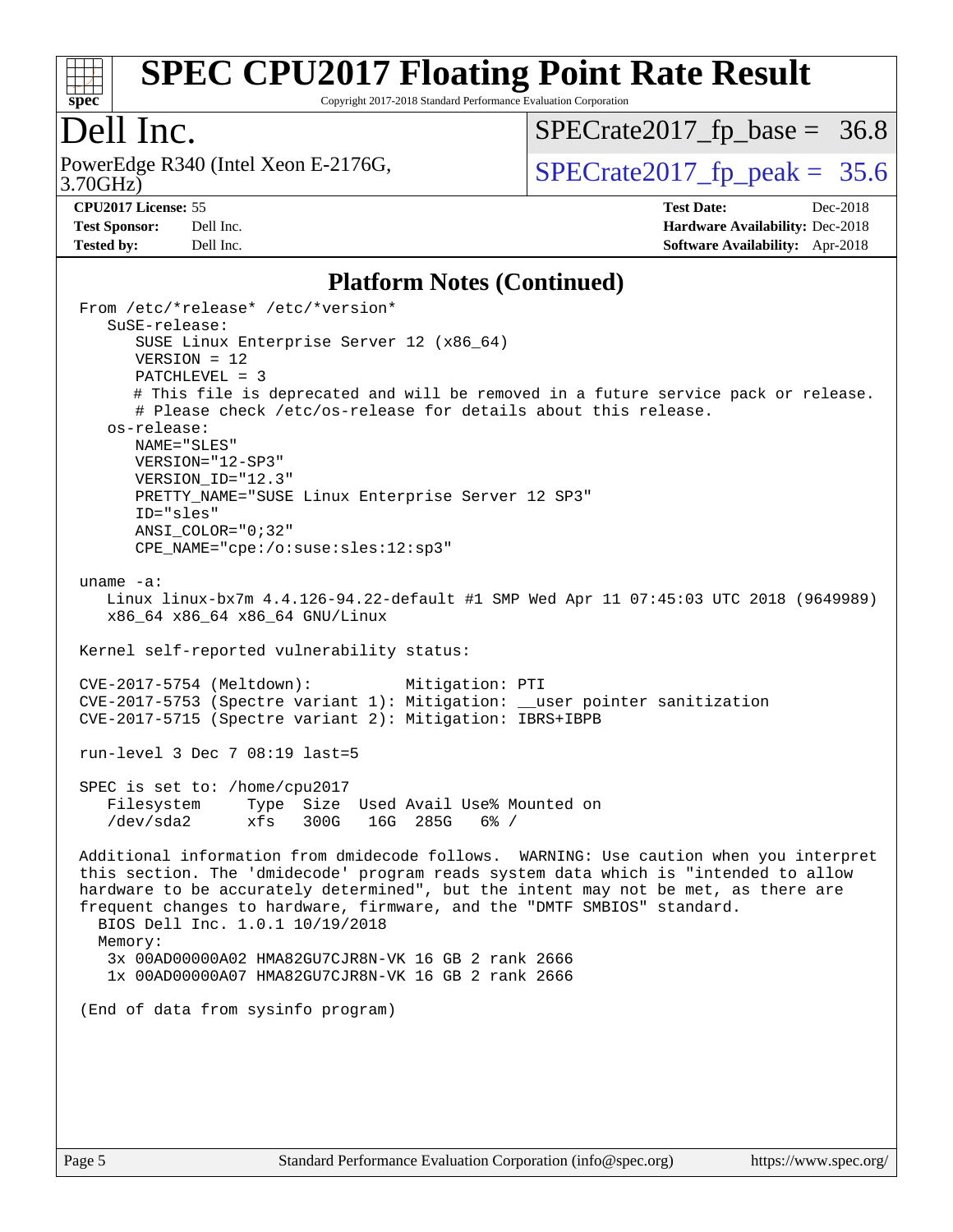

Copyright 2017-2018 Standard Performance Evaluation Corporation

### Dell Inc.

3.70GHz) PowerEdge R340 (Intel Xeon E-2176G,  $\text{SPECrate2017\_fp\_peak} = 35.6$ 

 $SPECrate2017_fp\_base = 36.8$ 

**[Test Sponsor:](http://www.spec.org/auto/cpu2017/Docs/result-fields.html#TestSponsor)** Dell Inc. **[Hardware Availability:](http://www.spec.org/auto/cpu2017/Docs/result-fields.html#HardwareAvailability)** Dec-2018 **[Tested by:](http://www.spec.org/auto/cpu2017/Docs/result-fields.html#Testedby)** Dell Inc. **[Software Availability:](http://www.spec.org/auto/cpu2017/Docs/result-fields.html#SoftwareAvailability)** Apr-2018

**[CPU2017 License:](http://www.spec.org/auto/cpu2017/Docs/result-fields.html#CPU2017License)** 55 **[Test Date:](http://www.spec.org/auto/cpu2017/Docs/result-fields.html#TestDate)** Dec-2018

**[Compiler Version Notes](http://www.spec.org/auto/cpu2017/Docs/result-fields.html#CompilerVersionNotes)**

| $519.1$ bm_r(base) $538.imagick_r(base)$ $544.nab_r(base)$<br>CC                                                                                                                              |                       |
|-----------------------------------------------------------------------------------------------------------------------------------------------------------------------------------------------|-----------------------|
| icc (ICC) 18.0.2 20180210<br>Copyright (C) 1985-2018 Intel Corporation. All rights reserved.                                                                                                  |                       |
| $519.1bm_r(peak) 538.imagick_r(peak) 544.nab_r(peak)$<br>CC.                                                                                                                                  |                       |
| icc (ICC) 18.0.2 20180210<br>Copyright (C) 1985-2018 Intel Corporation. All rights reserved.                                                                                                  |                       |
| CXXC $508.namd_r(base) 510.parest_r(base)$                                                                                                                                                    |                       |
| icpc (ICC) 18.0.2 20180210<br>Copyright (C) 1985-2018 Intel Corporation. All rights reserved.                                                                                                 |                       |
| CXXC 508.namd_r(peak) 510.parest_r(peak)                                                                                                                                                      |                       |
| icpc (ICC) 18.0.2 20180210<br>Copyright (C) 1985-2018 Intel Corporation. All rights reserved.                                                                                                 |                       |
| $CC$ 511.povray $r(base)$ 526.blender $r(base)$                                                                                                                                               |                       |
| icpc (ICC) 18.0.2 20180210<br>Copyright (C) 1985-2018 Intel Corporation. All rights reserved.<br>icc (ICC) 18.0.2 20180210<br>Copyright (C) 1985-2018 Intel Corporation. All rights reserved. |                       |
|                                                                                                                                                                                               |                       |
| 511.povray_r(peak) 526.blender_r(peak)<br>CC.                                                                                                                                                 |                       |
| icpc (ICC) 18.0.2 20180210<br>Copyright (C) 1985-2018 Intel Corporation. All rights reserved.<br>icc (ICC) 18.0.2 20180210                                                                    |                       |
| Copyright (C) 1985-2018 Intel Corporation. All rights reserved.                                                                                                                               |                       |
|                                                                                                                                                                                               |                       |
| (Continued on next page)                                                                                                                                                                      |                       |
| Standard Performance Evaluation Corporation (info@spec.org)<br>Page 6                                                                                                                         | https://www.spec.org/ |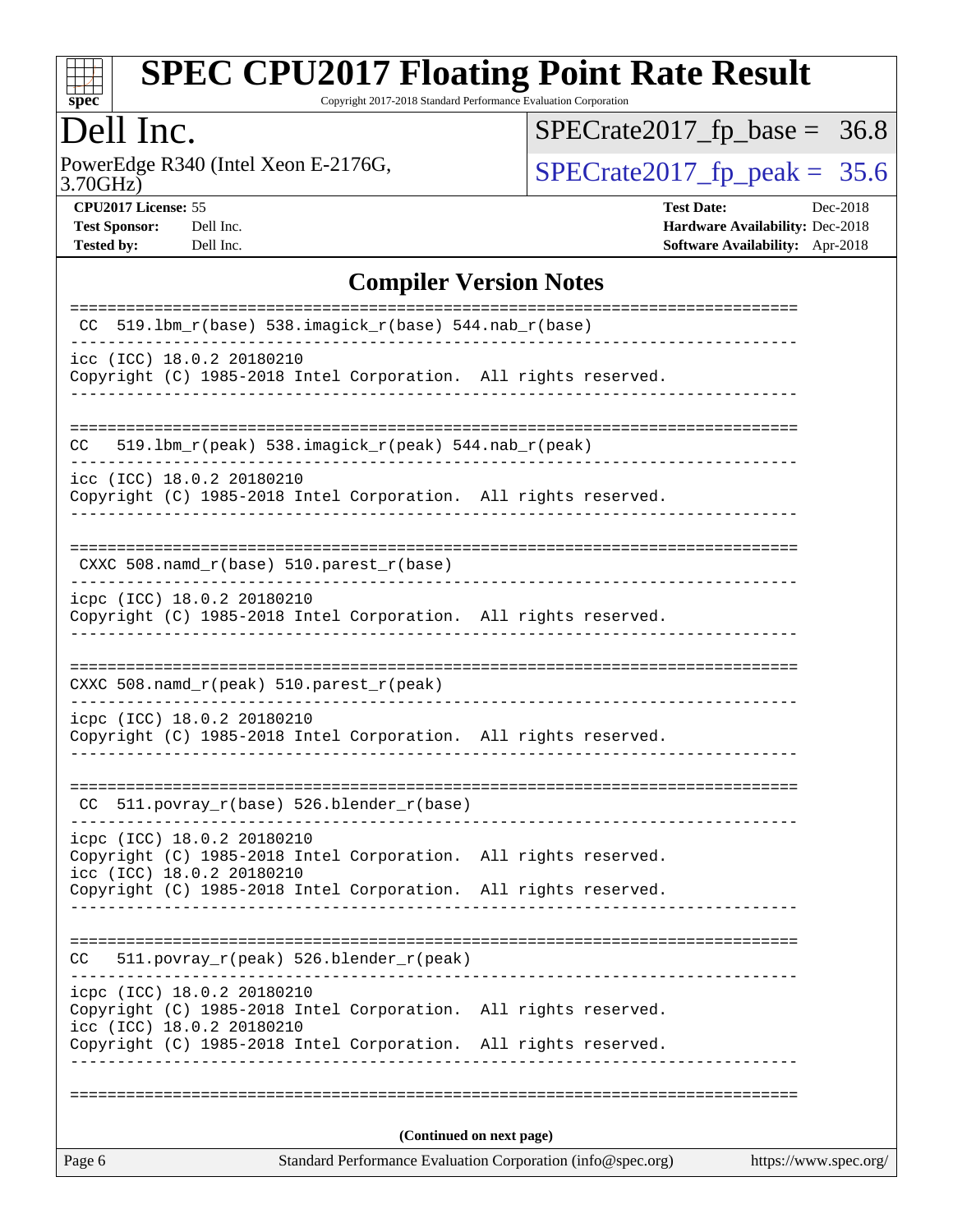

Copyright 2017-2018 Standard Performance Evaluation Corporation

### Dell Inc.

3.70GHz) PowerEdge R340 (Intel Xeon E-2176G,  $\text{SPECrate2017\_fp\_peak} = 35.6$ 

 $SPECrate2017_fp\_base = 36.8$ 

**[CPU2017 License:](http://www.spec.org/auto/cpu2017/Docs/result-fields.html#CPU2017License)** 55 **[Test Date:](http://www.spec.org/auto/cpu2017/Docs/result-fields.html#TestDate)** Dec-2018

**[Test Sponsor:](http://www.spec.org/auto/cpu2017/Docs/result-fields.html#TestSponsor)** Dell Inc. **[Hardware Availability:](http://www.spec.org/auto/cpu2017/Docs/result-fields.html#HardwareAvailability)** Dec-2018 **[Tested by:](http://www.spec.org/auto/cpu2017/Docs/result-fields.html#Testedby)** Dell Inc. **[Software Availability:](http://www.spec.org/auto/cpu2017/Docs/result-fields.html#SoftwareAvailability)** Apr-2018

#### **[Compiler Version Notes \(Continued\)](http://www.spec.org/auto/cpu2017/Docs/result-fields.html#CompilerVersionNotes)**

|                          |  | FC 507.cactuBSSN_r(base)                                                                                                      |  |  |  |  |  |
|--------------------------|--|-------------------------------------------------------------------------------------------------------------------------------|--|--|--|--|--|
|                          |  | icpc (ICC) 18.0.2 20180210<br>Copyright (C) 1985-2018 Intel Corporation. All rights reserved.<br>icc (ICC) 18.0.2 20180210    |  |  |  |  |  |
|                          |  | Copyright (C) 1985-2018 Intel Corporation. All rights reserved.<br>ifort (IFORT) 18.0.2 20180210                              |  |  |  |  |  |
|                          |  | Copyright (C) 1985-2018 Intel Corporation. All rights reserved.                                                               |  |  |  |  |  |
|                          |  |                                                                                                                               |  |  |  |  |  |
|                          |  | FC 507.cactuBSSN_r(peak)                                                                                                      |  |  |  |  |  |
|                          |  | icpc (ICC) 18.0.2 20180210<br>Copyright (C) 1985-2018 Intel Corporation. All rights reserved.<br>icc (ICC) 18.0.2 20180210    |  |  |  |  |  |
|                          |  | Copyright (C) 1985-2018 Intel Corporation. All rights reserved.<br>ifort (IFORT) 18.0.2 20180210                              |  |  |  |  |  |
|                          |  | Copyright (C) 1985-2018 Intel Corporation. All rights reserved.                                                               |  |  |  |  |  |
|                          |  |                                                                                                                               |  |  |  |  |  |
|                          |  | FC 503.bwaves_r(base) 549.fotonik3d_r(base) 554.roms_r(base)                                                                  |  |  |  |  |  |
|                          |  | ifort (IFORT) 18.0.2 20180210<br>Copyright (C) 1985-2018 Intel Corporation. All rights reserved.                              |  |  |  |  |  |
|                          |  |                                                                                                                               |  |  |  |  |  |
| FC                       |  | 503.bwaves_r(peak) 549.fotonik3d_r(peak) 554.roms_r(peak)                                                                     |  |  |  |  |  |
|                          |  | ifort (IFORT) 18.0.2 20180210<br>Copyright (C) 1985-2018 Intel Corporation. All rights reserved.                              |  |  |  |  |  |
|                          |  | $CC$ 521.wrf_r(base) 527.cam4_r(base)                                                                                         |  |  |  |  |  |
|                          |  | ifort (IFORT) 18.0.2 20180210<br>Copyright (C) 1985-2018 Intel Corporation. All rights reserved.<br>icc (ICC) 18.0.2 20180210 |  |  |  |  |  |
|                          |  | Copyright (C) 1985-2018 Intel Corporation. All rights reserved.                                                               |  |  |  |  |  |
| CC                       |  | $521. wrf_r(peak) 527. cam4_r(peak)$                                                                                          |  |  |  |  |  |
| (Continued on next page) |  |                                                                                                                               |  |  |  |  |  |
|                          |  |                                                                                                                               |  |  |  |  |  |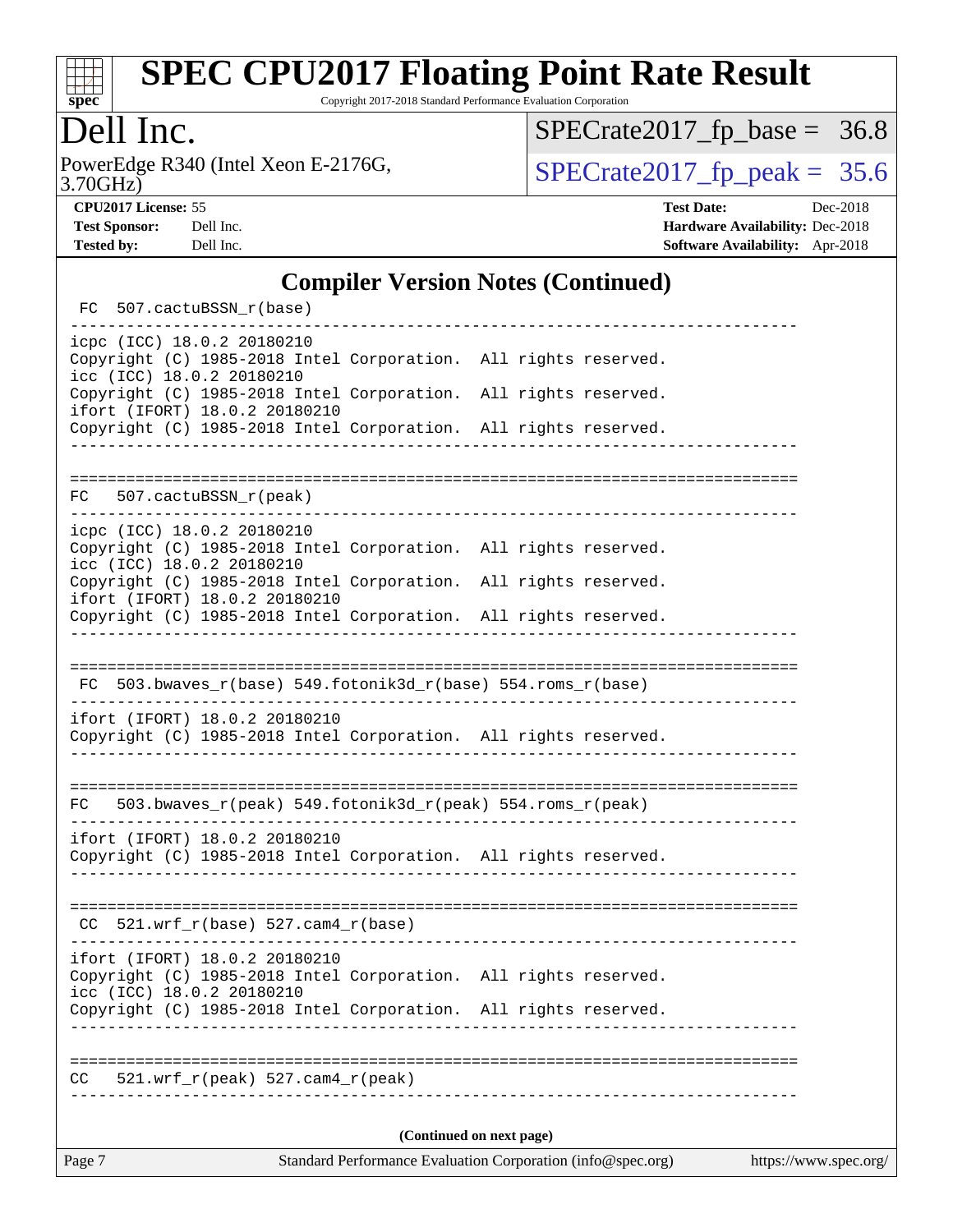

Copyright 2017-2018 Standard Performance Evaluation Corporation

### Dell Inc.

3.70GHz) PowerEdge R340 (Intel Xeon E-2176G,  $\vert$  [SPECrate2017\\_fp\\_peak =](http://www.spec.org/auto/cpu2017/Docs/result-fields.html#SPECrate2017fppeak) 35.6

 $SPECTate2017_fp\_base = 36.8$ 

**[Test Sponsor:](http://www.spec.org/auto/cpu2017/Docs/result-fields.html#TestSponsor)** Dell Inc. **[Hardware Availability:](http://www.spec.org/auto/cpu2017/Docs/result-fields.html#HardwareAvailability)** Dec-2018 **[Tested by:](http://www.spec.org/auto/cpu2017/Docs/result-fields.html#Testedby)** Dell Inc. **[Software Availability:](http://www.spec.org/auto/cpu2017/Docs/result-fields.html#SoftwareAvailability)** Apr-2018

**[CPU2017 License:](http://www.spec.org/auto/cpu2017/Docs/result-fields.html#CPU2017License)** 55 **[Test Date:](http://www.spec.org/auto/cpu2017/Docs/result-fields.html#TestDate)** Dec-2018

**[Compiler Version Notes \(Continued\)](http://www.spec.org/auto/cpu2017/Docs/result-fields.html#CompilerVersionNotes)**

ifort (IFORT) 18.0.2 20180210 Copyright (C) 1985-2018 Intel Corporation. All rights reserved. icc (ICC) 18.0.2 20180210 Copyright (C) 1985-2018 Intel Corporation. All rights reserved. ------------------------------------------------------------------------------

### **[Base Compiler Invocation](http://www.spec.org/auto/cpu2017/Docs/result-fields.html#BaseCompilerInvocation)**

[C benchmarks](http://www.spec.org/auto/cpu2017/Docs/result-fields.html#Cbenchmarks): [icc -m64 -std=c11](http://www.spec.org/cpu2017/results/res2018q4/cpu2017-20181210-10206.flags.html#user_CCbase_intel_icc_64bit_c11_33ee0cdaae7deeeab2a9725423ba97205ce30f63b9926c2519791662299b76a0318f32ddfffdc46587804de3178b4f9328c46fa7c2b0cd779d7a61945c91cd35)

[C++ benchmarks:](http://www.spec.org/auto/cpu2017/Docs/result-fields.html#CXXbenchmarks) [icpc -m64](http://www.spec.org/cpu2017/results/res2018q4/cpu2017-20181210-10206.flags.html#user_CXXbase_intel_icpc_64bit_4ecb2543ae3f1412ef961e0650ca070fec7b7afdcd6ed48761b84423119d1bf6bdf5cad15b44d48e7256388bc77273b966e5eb805aefd121eb22e9299b2ec9d9)

[Fortran benchmarks](http://www.spec.org/auto/cpu2017/Docs/result-fields.html#Fortranbenchmarks): [ifort -m64](http://www.spec.org/cpu2017/results/res2018q4/cpu2017-20181210-10206.flags.html#user_FCbase_intel_ifort_64bit_24f2bb282fbaeffd6157abe4f878425411749daecae9a33200eee2bee2fe76f3b89351d69a8130dd5949958ce389cf37ff59a95e7a40d588e8d3a57e0c3fd751)

[Benchmarks using both Fortran and C](http://www.spec.org/auto/cpu2017/Docs/result-fields.html#BenchmarksusingbothFortranandC): [ifort -m64](http://www.spec.org/cpu2017/results/res2018q4/cpu2017-20181210-10206.flags.html#user_CC_FCbase_intel_ifort_64bit_24f2bb282fbaeffd6157abe4f878425411749daecae9a33200eee2bee2fe76f3b89351d69a8130dd5949958ce389cf37ff59a95e7a40d588e8d3a57e0c3fd751) [icc -m64 -std=c11](http://www.spec.org/cpu2017/results/res2018q4/cpu2017-20181210-10206.flags.html#user_CC_FCbase_intel_icc_64bit_c11_33ee0cdaae7deeeab2a9725423ba97205ce30f63b9926c2519791662299b76a0318f32ddfffdc46587804de3178b4f9328c46fa7c2b0cd779d7a61945c91cd35)

[Benchmarks using both C and C++](http://www.spec.org/auto/cpu2017/Docs/result-fields.html#BenchmarksusingbothCandCXX): [icpc -m64](http://www.spec.org/cpu2017/results/res2018q4/cpu2017-20181210-10206.flags.html#user_CC_CXXbase_intel_icpc_64bit_4ecb2543ae3f1412ef961e0650ca070fec7b7afdcd6ed48761b84423119d1bf6bdf5cad15b44d48e7256388bc77273b966e5eb805aefd121eb22e9299b2ec9d9) [icc -m64 -std=c11](http://www.spec.org/cpu2017/results/res2018q4/cpu2017-20181210-10206.flags.html#user_CC_CXXbase_intel_icc_64bit_c11_33ee0cdaae7deeeab2a9725423ba97205ce30f63b9926c2519791662299b76a0318f32ddfffdc46587804de3178b4f9328c46fa7c2b0cd779d7a61945c91cd35)

[Benchmarks using Fortran, C, and C++:](http://www.spec.org/auto/cpu2017/Docs/result-fields.html#BenchmarksusingFortranCandCXX) [icpc -m64](http://www.spec.org/cpu2017/results/res2018q4/cpu2017-20181210-10206.flags.html#user_CC_CXX_FCbase_intel_icpc_64bit_4ecb2543ae3f1412ef961e0650ca070fec7b7afdcd6ed48761b84423119d1bf6bdf5cad15b44d48e7256388bc77273b966e5eb805aefd121eb22e9299b2ec9d9) [icc -m64 -std=c11](http://www.spec.org/cpu2017/results/res2018q4/cpu2017-20181210-10206.flags.html#user_CC_CXX_FCbase_intel_icc_64bit_c11_33ee0cdaae7deeeab2a9725423ba97205ce30f63b9926c2519791662299b76a0318f32ddfffdc46587804de3178b4f9328c46fa7c2b0cd779d7a61945c91cd35) [ifort -m64](http://www.spec.org/cpu2017/results/res2018q4/cpu2017-20181210-10206.flags.html#user_CC_CXX_FCbase_intel_ifort_64bit_24f2bb282fbaeffd6157abe4f878425411749daecae9a33200eee2bee2fe76f3b89351d69a8130dd5949958ce389cf37ff59a95e7a40d588e8d3a57e0c3fd751)

#### **[Base Portability Flags](http://www.spec.org/auto/cpu2017/Docs/result-fields.html#BasePortabilityFlags)**

 503.bwaves\_r: [-DSPEC\\_LP64](http://www.spec.org/cpu2017/results/res2018q4/cpu2017-20181210-10206.flags.html#suite_basePORTABILITY503_bwaves_r_DSPEC_LP64) 507.cactuBSSN\_r: [-DSPEC\\_LP64](http://www.spec.org/cpu2017/results/res2018q4/cpu2017-20181210-10206.flags.html#suite_basePORTABILITY507_cactuBSSN_r_DSPEC_LP64) 508.namd\_r: [-DSPEC\\_LP64](http://www.spec.org/cpu2017/results/res2018q4/cpu2017-20181210-10206.flags.html#suite_basePORTABILITY508_namd_r_DSPEC_LP64) 510.parest\_r: [-DSPEC\\_LP64](http://www.spec.org/cpu2017/results/res2018q4/cpu2017-20181210-10206.flags.html#suite_basePORTABILITY510_parest_r_DSPEC_LP64) 511.povray\_r: [-DSPEC\\_LP64](http://www.spec.org/cpu2017/results/res2018q4/cpu2017-20181210-10206.flags.html#suite_basePORTABILITY511_povray_r_DSPEC_LP64) 519.lbm\_r: [-DSPEC\\_LP64](http://www.spec.org/cpu2017/results/res2018q4/cpu2017-20181210-10206.flags.html#suite_basePORTABILITY519_lbm_r_DSPEC_LP64) 521.wrf\_r: [-DSPEC\\_LP64](http://www.spec.org/cpu2017/results/res2018q4/cpu2017-20181210-10206.flags.html#suite_basePORTABILITY521_wrf_r_DSPEC_LP64) [-DSPEC\\_CASE\\_FLAG](http://www.spec.org/cpu2017/results/res2018q4/cpu2017-20181210-10206.flags.html#b521.wrf_r_baseCPORTABILITY_DSPEC_CASE_FLAG) [-convert big\\_endian](http://www.spec.org/cpu2017/results/res2018q4/cpu2017-20181210-10206.flags.html#user_baseFPORTABILITY521_wrf_r_convert_big_endian_c3194028bc08c63ac5d04de18c48ce6d347e4e562e8892b8bdbdc0214820426deb8554edfa529a3fb25a586e65a3d812c835984020483e7e73212c4d31a38223) 526.blender\_r: [-DSPEC\\_LP64](http://www.spec.org/cpu2017/results/res2018q4/cpu2017-20181210-10206.flags.html#suite_basePORTABILITY526_blender_r_DSPEC_LP64) [-DSPEC\\_LINUX](http://www.spec.org/cpu2017/results/res2018q4/cpu2017-20181210-10206.flags.html#b526.blender_r_baseCPORTABILITY_DSPEC_LINUX) [-funsigned-char](http://www.spec.org/cpu2017/results/res2018q4/cpu2017-20181210-10206.flags.html#user_baseCPORTABILITY526_blender_r_force_uchar_40c60f00ab013830e2dd6774aeded3ff59883ba5a1fc5fc14077f794d777847726e2a5858cbc7672e36e1b067e7e5c1d9a74f7176df07886a243d7cc18edfe67) 527.cam4\_r: [-DSPEC\\_LP64](http://www.spec.org/cpu2017/results/res2018q4/cpu2017-20181210-10206.flags.html#suite_basePORTABILITY527_cam4_r_DSPEC_LP64) [-DSPEC\\_CASE\\_FLAG](http://www.spec.org/cpu2017/results/res2018q4/cpu2017-20181210-10206.flags.html#b527.cam4_r_baseCPORTABILITY_DSPEC_CASE_FLAG) 538.imagick\_r: [-DSPEC\\_LP64](http://www.spec.org/cpu2017/results/res2018q4/cpu2017-20181210-10206.flags.html#suite_basePORTABILITY538_imagick_r_DSPEC_LP64) 544.nab\_r: [-DSPEC\\_LP64](http://www.spec.org/cpu2017/results/res2018q4/cpu2017-20181210-10206.flags.html#suite_basePORTABILITY544_nab_r_DSPEC_LP64) 549.fotonik3d\_r: [-DSPEC\\_LP64](http://www.spec.org/cpu2017/results/res2018q4/cpu2017-20181210-10206.flags.html#suite_basePORTABILITY549_fotonik3d_r_DSPEC_LP64) 554.roms\_r: [-DSPEC\\_LP64](http://www.spec.org/cpu2017/results/res2018q4/cpu2017-20181210-10206.flags.html#suite_basePORTABILITY554_roms_r_DSPEC_LP64)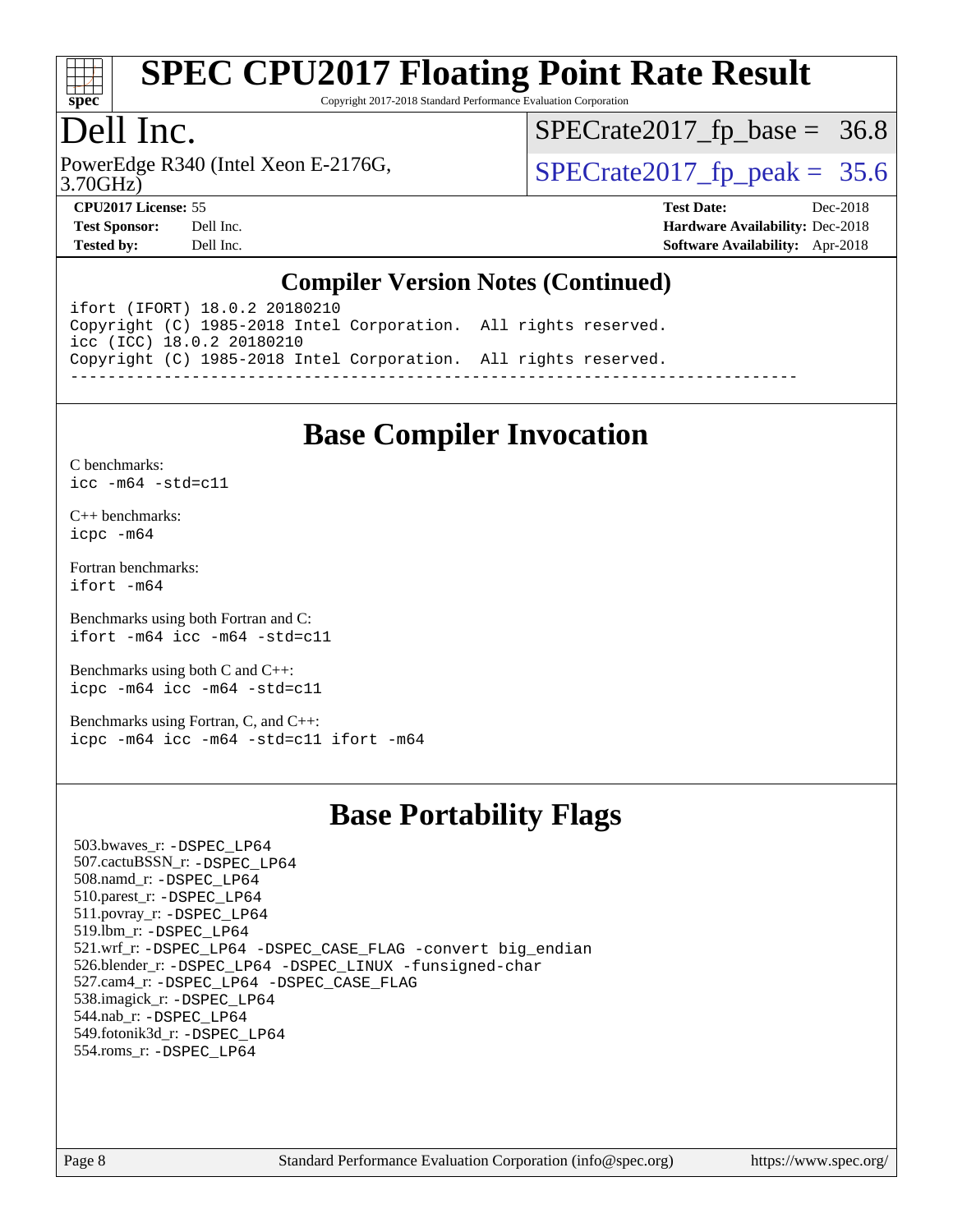

Copyright 2017-2018 Standard Performance Evaluation Corporation

#### Dell Inc.

3.70GHz) PowerEdge R340 (Intel Xeon E-2176G,  $\vert$  [SPECrate2017\\_fp\\_peak =](http://www.spec.org/auto/cpu2017/Docs/result-fields.html#SPECrate2017fppeak) 35.6

 $SPECTate2017_fp\_base = 36.8$ 

**[CPU2017 License:](http://www.spec.org/auto/cpu2017/Docs/result-fields.html#CPU2017License)** 55 **[Test Date:](http://www.spec.org/auto/cpu2017/Docs/result-fields.html#TestDate)** Dec-2018 **[Test Sponsor:](http://www.spec.org/auto/cpu2017/Docs/result-fields.html#TestSponsor)** Dell Inc. **[Hardware Availability:](http://www.spec.org/auto/cpu2017/Docs/result-fields.html#HardwareAvailability)** Dec-2018 **[Tested by:](http://www.spec.org/auto/cpu2017/Docs/result-fields.html#Testedby)** Dell Inc. **[Software Availability:](http://www.spec.org/auto/cpu2017/Docs/result-fields.html#SoftwareAvailability)** Apr-2018

### **[Base Optimization Flags](http://www.spec.org/auto/cpu2017/Docs/result-fields.html#BaseOptimizationFlags)**

[C benchmarks:](http://www.spec.org/auto/cpu2017/Docs/result-fields.html#Cbenchmarks)

[-xCORE-AVX2](http://www.spec.org/cpu2017/results/res2018q4/cpu2017-20181210-10206.flags.html#user_CCbase_f-xCORE-AVX2) [-ipo](http://www.spec.org/cpu2017/results/res2018q4/cpu2017-20181210-10206.flags.html#user_CCbase_f-ipo) [-O3](http://www.spec.org/cpu2017/results/res2018q4/cpu2017-20181210-10206.flags.html#user_CCbase_f-O3) [-no-prec-div](http://www.spec.org/cpu2017/results/res2018q4/cpu2017-20181210-10206.flags.html#user_CCbase_f-no-prec-div) [-qopt-prefetch](http://www.spec.org/cpu2017/results/res2018q4/cpu2017-20181210-10206.flags.html#user_CCbase_f-qopt-prefetch) [-ffinite-math-only](http://www.spec.org/cpu2017/results/res2018q4/cpu2017-20181210-10206.flags.html#user_CCbase_f_finite_math_only_cb91587bd2077682c4b38af759c288ed7c732db004271a9512da14a4f8007909a5f1427ecbf1a0fb78ff2a814402c6114ac565ca162485bbcae155b5e4258871) [-qopt-mem-layout-trans=3](http://www.spec.org/cpu2017/results/res2018q4/cpu2017-20181210-10206.flags.html#user_CCbase_f-qopt-mem-layout-trans_de80db37974c74b1f0e20d883f0b675c88c3b01e9d123adea9b28688d64333345fb62bc4a798493513fdb68f60282f9a726aa07f478b2f7113531aecce732043) [C++ benchmarks](http://www.spec.org/auto/cpu2017/Docs/result-fields.html#CXXbenchmarks): [-xCORE-AVX2](http://www.spec.org/cpu2017/results/res2018q4/cpu2017-20181210-10206.flags.html#user_CXXbase_f-xCORE-AVX2) [-ipo](http://www.spec.org/cpu2017/results/res2018q4/cpu2017-20181210-10206.flags.html#user_CXXbase_f-ipo) [-O3](http://www.spec.org/cpu2017/results/res2018q4/cpu2017-20181210-10206.flags.html#user_CXXbase_f-O3) [-no-prec-div](http://www.spec.org/cpu2017/results/res2018q4/cpu2017-20181210-10206.flags.html#user_CXXbase_f-no-prec-div) [-qopt-prefetch](http://www.spec.org/cpu2017/results/res2018q4/cpu2017-20181210-10206.flags.html#user_CXXbase_f-qopt-prefetch) [-ffinite-math-only](http://www.spec.org/cpu2017/results/res2018q4/cpu2017-20181210-10206.flags.html#user_CXXbase_f_finite_math_only_cb91587bd2077682c4b38af759c288ed7c732db004271a9512da14a4f8007909a5f1427ecbf1a0fb78ff2a814402c6114ac565ca162485bbcae155b5e4258871) [-qopt-mem-layout-trans=3](http://www.spec.org/cpu2017/results/res2018q4/cpu2017-20181210-10206.flags.html#user_CXXbase_f-qopt-mem-layout-trans_de80db37974c74b1f0e20d883f0b675c88c3b01e9d123adea9b28688d64333345fb62bc4a798493513fdb68f60282f9a726aa07f478b2f7113531aecce732043) [Fortran benchmarks:](http://www.spec.org/auto/cpu2017/Docs/result-fields.html#Fortranbenchmarks) [-xCORE-AVX2](http://www.spec.org/cpu2017/results/res2018q4/cpu2017-20181210-10206.flags.html#user_FCbase_f-xCORE-AVX2) [-ipo](http://www.spec.org/cpu2017/results/res2018q4/cpu2017-20181210-10206.flags.html#user_FCbase_f-ipo) [-O3](http://www.spec.org/cpu2017/results/res2018q4/cpu2017-20181210-10206.flags.html#user_FCbase_f-O3) [-no-prec-div](http://www.spec.org/cpu2017/results/res2018q4/cpu2017-20181210-10206.flags.html#user_FCbase_f-no-prec-div) [-qopt-prefetch](http://www.spec.org/cpu2017/results/res2018q4/cpu2017-20181210-10206.flags.html#user_FCbase_f-qopt-prefetch) [-ffinite-math-only](http://www.spec.org/cpu2017/results/res2018q4/cpu2017-20181210-10206.flags.html#user_FCbase_f_finite_math_only_cb91587bd2077682c4b38af759c288ed7c732db004271a9512da14a4f8007909a5f1427ecbf1a0fb78ff2a814402c6114ac565ca162485bbcae155b5e4258871) [-qopt-mem-layout-trans=3](http://www.spec.org/cpu2017/results/res2018q4/cpu2017-20181210-10206.flags.html#user_FCbase_f-qopt-mem-layout-trans_de80db37974c74b1f0e20d883f0b675c88c3b01e9d123adea9b28688d64333345fb62bc4a798493513fdb68f60282f9a726aa07f478b2f7113531aecce732043) [-auto](http://www.spec.org/cpu2017/results/res2018q4/cpu2017-20181210-10206.flags.html#user_FCbase_f-auto) [-nostandard-realloc-lhs](http://www.spec.org/cpu2017/results/res2018q4/cpu2017-20181210-10206.flags.html#user_FCbase_f_2003_std_realloc_82b4557e90729c0f113870c07e44d33d6f5a304b4f63d4c15d2d0f1fab99f5daaed73bdb9275d9ae411527f28b936061aa8b9c8f2d63842963b95c9dd6426b8a) [Benchmarks using both Fortran and C:](http://www.spec.org/auto/cpu2017/Docs/result-fields.html#BenchmarksusingbothFortranandC) [-xCORE-AVX2](http://www.spec.org/cpu2017/results/res2018q4/cpu2017-20181210-10206.flags.html#user_CC_FCbase_f-xCORE-AVX2) [-ipo](http://www.spec.org/cpu2017/results/res2018q4/cpu2017-20181210-10206.flags.html#user_CC_FCbase_f-ipo) [-O3](http://www.spec.org/cpu2017/results/res2018q4/cpu2017-20181210-10206.flags.html#user_CC_FCbase_f-O3) [-no-prec-div](http://www.spec.org/cpu2017/results/res2018q4/cpu2017-20181210-10206.flags.html#user_CC_FCbase_f-no-prec-div) [-qopt-prefetch](http://www.spec.org/cpu2017/results/res2018q4/cpu2017-20181210-10206.flags.html#user_CC_FCbase_f-qopt-prefetch) [-ffinite-math-only](http://www.spec.org/cpu2017/results/res2018q4/cpu2017-20181210-10206.flags.html#user_CC_FCbase_f_finite_math_only_cb91587bd2077682c4b38af759c288ed7c732db004271a9512da14a4f8007909a5f1427ecbf1a0fb78ff2a814402c6114ac565ca162485bbcae155b5e4258871) [-qopt-mem-layout-trans=3](http://www.spec.org/cpu2017/results/res2018q4/cpu2017-20181210-10206.flags.html#user_CC_FCbase_f-qopt-mem-layout-trans_de80db37974c74b1f0e20d883f0b675c88c3b01e9d123adea9b28688d64333345fb62bc4a798493513fdb68f60282f9a726aa07f478b2f7113531aecce732043) [-auto](http://www.spec.org/cpu2017/results/res2018q4/cpu2017-20181210-10206.flags.html#user_CC_FCbase_f-auto) [-nostandard-realloc-lhs](http://www.spec.org/cpu2017/results/res2018q4/cpu2017-20181210-10206.flags.html#user_CC_FCbase_f_2003_std_realloc_82b4557e90729c0f113870c07e44d33d6f5a304b4f63d4c15d2d0f1fab99f5daaed73bdb9275d9ae411527f28b936061aa8b9c8f2d63842963b95c9dd6426b8a) [Benchmarks using both C and C++](http://www.spec.org/auto/cpu2017/Docs/result-fields.html#BenchmarksusingbothCandCXX): [-xCORE-AVX2](http://www.spec.org/cpu2017/results/res2018q4/cpu2017-20181210-10206.flags.html#user_CC_CXXbase_f-xCORE-AVX2) [-ipo](http://www.spec.org/cpu2017/results/res2018q4/cpu2017-20181210-10206.flags.html#user_CC_CXXbase_f-ipo) [-O3](http://www.spec.org/cpu2017/results/res2018q4/cpu2017-20181210-10206.flags.html#user_CC_CXXbase_f-O3) [-no-prec-div](http://www.spec.org/cpu2017/results/res2018q4/cpu2017-20181210-10206.flags.html#user_CC_CXXbase_f-no-prec-div) [-qopt-prefetch](http://www.spec.org/cpu2017/results/res2018q4/cpu2017-20181210-10206.flags.html#user_CC_CXXbase_f-qopt-prefetch) [-ffinite-math-only](http://www.spec.org/cpu2017/results/res2018q4/cpu2017-20181210-10206.flags.html#user_CC_CXXbase_f_finite_math_only_cb91587bd2077682c4b38af759c288ed7c732db004271a9512da14a4f8007909a5f1427ecbf1a0fb78ff2a814402c6114ac565ca162485bbcae155b5e4258871) [-qopt-mem-layout-trans=3](http://www.spec.org/cpu2017/results/res2018q4/cpu2017-20181210-10206.flags.html#user_CC_CXXbase_f-qopt-mem-layout-trans_de80db37974c74b1f0e20d883f0b675c88c3b01e9d123adea9b28688d64333345fb62bc4a798493513fdb68f60282f9a726aa07f478b2f7113531aecce732043) [Benchmarks using Fortran, C, and C++](http://www.spec.org/auto/cpu2017/Docs/result-fields.html#BenchmarksusingFortranCandCXX): [-xCORE-AVX2](http://www.spec.org/cpu2017/results/res2018q4/cpu2017-20181210-10206.flags.html#user_CC_CXX_FCbase_f-xCORE-AVX2) [-ipo](http://www.spec.org/cpu2017/results/res2018q4/cpu2017-20181210-10206.flags.html#user_CC_CXX_FCbase_f-ipo) [-O3](http://www.spec.org/cpu2017/results/res2018q4/cpu2017-20181210-10206.flags.html#user_CC_CXX_FCbase_f-O3) [-no-prec-div](http://www.spec.org/cpu2017/results/res2018q4/cpu2017-20181210-10206.flags.html#user_CC_CXX_FCbase_f-no-prec-div) [-qopt-prefetch](http://www.spec.org/cpu2017/results/res2018q4/cpu2017-20181210-10206.flags.html#user_CC_CXX_FCbase_f-qopt-prefetch) [-ffinite-math-only](http://www.spec.org/cpu2017/results/res2018q4/cpu2017-20181210-10206.flags.html#user_CC_CXX_FCbase_f_finite_math_only_cb91587bd2077682c4b38af759c288ed7c732db004271a9512da14a4f8007909a5f1427ecbf1a0fb78ff2a814402c6114ac565ca162485bbcae155b5e4258871)

#### [-qopt-mem-layout-trans=3](http://www.spec.org/cpu2017/results/res2018q4/cpu2017-20181210-10206.flags.html#user_CC_CXX_FCbase_f-qopt-mem-layout-trans_de80db37974c74b1f0e20d883f0b675c88c3b01e9d123adea9b28688d64333345fb62bc4a798493513fdb68f60282f9a726aa07f478b2f7113531aecce732043) [-auto](http://www.spec.org/cpu2017/results/res2018q4/cpu2017-20181210-10206.flags.html#user_CC_CXX_FCbase_f-auto) [-nostandard-realloc-lhs](http://www.spec.org/cpu2017/results/res2018q4/cpu2017-20181210-10206.flags.html#user_CC_CXX_FCbase_f_2003_std_realloc_82b4557e90729c0f113870c07e44d33d6f5a304b4f63d4c15d2d0f1fab99f5daaed73bdb9275d9ae411527f28b936061aa8b9c8f2d63842963b95c9dd6426b8a)

### **[Peak Compiler Invocation](http://www.spec.org/auto/cpu2017/Docs/result-fields.html#PeakCompilerInvocation)**

[C benchmarks](http://www.spec.org/auto/cpu2017/Docs/result-fields.html#Cbenchmarks): [icc -m64 -std=c11](http://www.spec.org/cpu2017/results/res2018q4/cpu2017-20181210-10206.flags.html#user_CCpeak_intel_icc_64bit_c11_33ee0cdaae7deeeab2a9725423ba97205ce30f63b9926c2519791662299b76a0318f32ddfffdc46587804de3178b4f9328c46fa7c2b0cd779d7a61945c91cd35)

[C++ benchmarks:](http://www.spec.org/auto/cpu2017/Docs/result-fields.html#CXXbenchmarks) [icpc -m64](http://www.spec.org/cpu2017/results/res2018q4/cpu2017-20181210-10206.flags.html#user_CXXpeak_intel_icpc_64bit_4ecb2543ae3f1412ef961e0650ca070fec7b7afdcd6ed48761b84423119d1bf6bdf5cad15b44d48e7256388bc77273b966e5eb805aefd121eb22e9299b2ec9d9)

[Fortran benchmarks](http://www.spec.org/auto/cpu2017/Docs/result-fields.html#Fortranbenchmarks): [ifort -m64](http://www.spec.org/cpu2017/results/res2018q4/cpu2017-20181210-10206.flags.html#user_FCpeak_intel_ifort_64bit_24f2bb282fbaeffd6157abe4f878425411749daecae9a33200eee2bee2fe76f3b89351d69a8130dd5949958ce389cf37ff59a95e7a40d588e8d3a57e0c3fd751)

[Benchmarks using both Fortran and C](http://www.spec.org/auto/cpu2017/Docs/result-fields.html#BenchmarksusingbothFortranandC): [ifort -m64](http://www.spec.org/cpu2017/results/res2018q4/cpu2017-20181210-10206.flags.html#user_CC_FCpeak_intel_ifort_64bit_24f2bb282fbaeffd6157abe4f878425411749daecae9a33200eee2bee2fe76f3b89351d69a8130dd5949958ce389cf37ff59a95e7a40d588e8d3a57e0c3fd751) [icc -m64 -std=c11](http://www.spec.org/cpu2017/results/res2018q4/cpu2017-20181210-10206.flags.html#user_CC_FCpeak_intel_icc_64bit_c11_33ee0cdaae7deeeab2a9725423ba97205ce30f63b9926c2519791662299b76a0318f32ddfffdc46587804de3178b4f9328c46fa7c2b0cd779d7a61945c91cd35)

[Benchmarks using both C and C++](http://www.spec.org/auto/cpu2017/Docs/result-fields.html#BenchmarksusingbothCandCXX): [icpc -m64](http://www.spec.org/cpu2017/results/res2018q4/cpu2017-20181210-10206.flags.html#user_CC_CXXpeak_intel_icpc_64bit_4ecb2543ae3f1412ef961e0650ca070fec7b7afdcd6ed48761b84423119d1bf6bdf5cad15b44d48e7256388bc77273b966e5eb805aefd121eb22e9299b2ec9d9) [icc -m64 -std=c11](http://www.spec.org/cpu2017/results/res2018q4/cpu2017-20181210-10206.flags.html#user_CC_CXXpeak_intel_icc_64bit_c11_33ee0cdaae7deeeab2a9725423ba97205ce30f63b9926c2519791662299b76a0318f32ddfffdc46587804de3178b4f9328c46fa7c2b0cd779d7a61945c91cd35)

[Benchmarks using Fortran, C, and C++:](http://www.spec.org/auto/cpu2017/Docs/result-fields.html#BenchmarksusingFortranCandCXX) [icpc -m64](http://www.spec.org/cpu2017/results/res2018q4/cpu2017-20181210-10206.flags.html#user_CC_CXX_FCpeak_intel_icpc_64bit_4ecb2543ae3f1412ef961e0650ca070fec7b7afdcd6ed48761b84423119d1bf6bdf5cad15b44d48e7256388bc77273b966e5eb805aefd121eb22e9299b2ec9d9) [icc -m64 -std=c11](http://www.spec.org/cpu2017/results/res2018q4/cpu2017-20181210-10206.flags.html#user_CC_CXX_FCpeak_intel_icc_64bit_c11_33ee0cdaae7deeeab2a9725423ba97205ce30f63b9926c2519791662299b76a0318f32ddfffdc46587804de3178b4f9328c46fa7c2b0cd779d7a61945c91cd35) [ifort -m64](http://www.spec.org/cpu2017/results/res2018q4/cpu2017-20181210-10206.flags.html#user_CC_CXX_FCpeak_intel_ifort_64bit_24f2bb282fbaeffd6157abe4f878425411749daecae9a33200eee2bee2fe76f3b89351d69a8130dd5949958ce389cf37ff59a95e7a40d588e8d3a57e0c3fd751)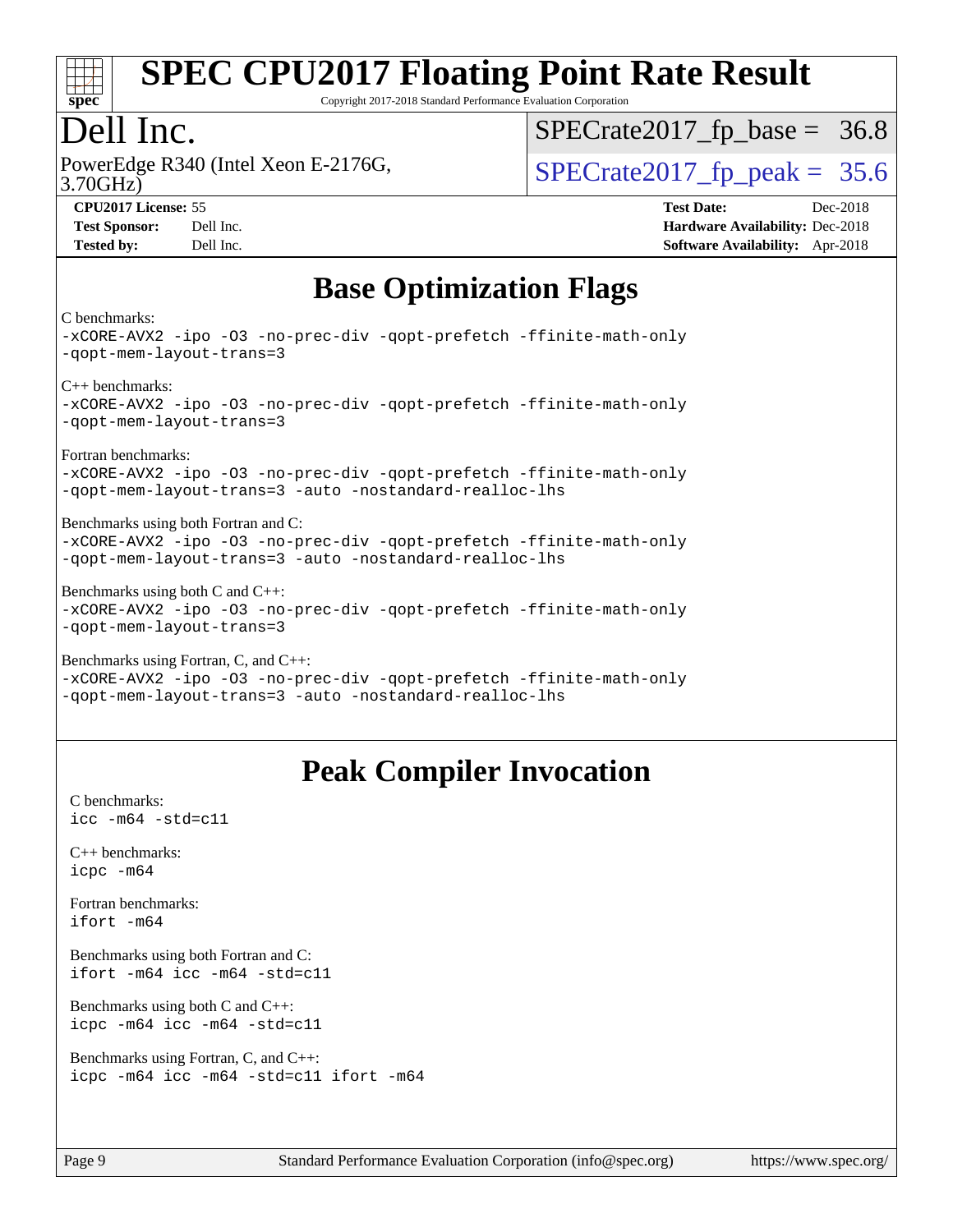

Copyright 2017-2018 Standard Performance Evaluation Corporation

### Dell Inc.

3.70GHz) PowerEdge R340 (Intel Xeon E-2176G,  $\vert$  [SPECrate2017\\_fp\\_peak =](http://www.spec.org/auto/cpu2017/Docs/result-fields.html#SPECrate2017fppeak) 35.6

 $SPECTate2017_fp\_base = 36.8$ 

**[CPU2017 License:](http://www.spec.org/auto/cpu2017/Docs/result-fields.html#CPU2017License)** 55 **[Test Date:](http://www.spec.org/auto/cpu2017/Docs/result-fields.html#TestDate)** Dec-2018 **[Test Sponsor:](http://www.spec.org/auto/cpu2017/Docs/result-fields.html#TestSponsor)** Dell Inc. **[Hardware Availability:](http://www.spec.org/auto/cpu2017/Docs/result-fields.html#HardwareAvailability)** Dec-2018 **[Tested by:](http://www.spec.org/auto/cpu2017/Docs/result-fields.html#Testedby)** Dell Inc. **[Software Availability:](http://www.spec.org/auto/cpu2017/Docs/result-fields.html#SoftwareAvailability)** Apr-2018

### **[Peak Portability Flags](http://www.spec.org/auto/cpu2017/Docs/result-fields.html#PeakPortabilityFlags)**

Same as Base Portability Flags

### **[Peak Optimization Flags](http://www.spec.org/auto/cpu2017/Docs/result-fields.html#PeakOptimizationFlags)**

[C benchmarks](http://www.spec.org/auto/cpu2017/Docs/result-fields.html#Cbenchmarks):

[-prof-gen](http://www.spec.org/cpu2017/results/res2018q4/cpu2017-20181210-10206.flags.html#user_CCpeak_prof_gen_5aa4926d6013ddb2a31985c654b3eb18169fc0c6952a63635c234f711e6e63dd76e94ad52365559451ec499a2cdb89e4dc58ba4c67ef54ca681ffbe1461d6b36)(pass 1) [-prof-use](http://www.spec.org/cpu2017/results/res2018q4/cpu2017-20181210-10206.flags.html#user_CCpeak_prof_use_1a21ceae95f36a2b53c25747139a6c16ca95bd9def2a207b4f0849963b97e94f5260e30a0c64f4bb623698870e679ca08317ef8150905d41bd88c6f78df73f19)(pass 2) [-ipo](http://www.spec.org/cpu2017/results/res2018q4/cpu2017-20181210-10206.flags.html#user_CCpeak_f-ipo) [-xCORE-AVX2](http://www.spec.org/cpu2017/results/res2018q4/cpu2017-20181210-10206.flags.html#user_CCpeak_f-xCORE-AVX2) [-O3](http://www.spec.org/cpu2017/results/res2018q4/cpu2017-20181210-10206.flags.html#user_CCpeak_f-O3) [-no-prec-div](http://www.spec.org/cpu2017/results/res2018q4/cpu2017-20181210-10206.flags.html#user_CCpeak_f-no-prec-div) [-qopt-prefetch](http://www.spec.org/cpu2017/results/res2018q4/cpu2017-20181210-10206.flags.html#user_CCpeak_f-qopt-prefetch) [-ffinite-math-only](http://www.spec.org/cpu2017/results/res2018q4/cpu2017-20181210-10206.flags.html#user_CCpeak_f_finite_math_only_cb91587bd2077682c4b38af759c288ed7c732db004271a9512da14a4f8007909a5f1427ecbf1a0fb78ff2a814402c6114ac565ca162485bbcae155b5e4258871) [-qopt-mem-layout-trans=3](http://www.spec.org/cpu2017/results/res2018q4/cpu2017-20181210-10206.flags.html#user_CCpeak_f-qopt-mem-layout-trans_de80db37974c74b1f0e20d883f0b675c88c3b01e9d123adea9b28688d64333345fb62bc4a798493513fdb68f60282f9a726aa07f478b2f7113531aecce732043)

[C++ benchmarks:](http://www.spec.org/auto/cpu2017/Docs/result-fields.html#CXXbenchmarks) [-prof-gen](http://www.spec.org/cpu2017/results/res2018q4/cpu2017-20181210-10206.flags.html#user_CXXpeak_prof_gen_5aa4926d6013ddb2a31985c654b3eb18169fc0c6952a63635c234f711e6e63dd76e94ad52365559451ec499a2cdb89e4dc58ba4c67ef54ca681ffbe1461d6b36)(pass 1) [-prof-use](http://www.spec.org/cpu2017/results/res2018q4/cpu2017-20181210-10206.flags.html#user_CXXpeak_prof_use_1a21ceae95f36a2b53c25747139a6c16ca95bd9def2a207b4f0849963b97e94f5260e30a0c64f4bb623698870e679ca08317ef8150905d41bd88c6f78df73f19)(pass 2) [-ipo](http://www.spec.org/cpu2017/results/res2018q4/cpu2017-20181210-10206.flags.html#user_CXXpeak_f-ipo) [-xCORE-AVX2](http://www.spec.org/cpu2017/results/res2018q4/cpu2017-20181210-10206.flags.html#user_CXXpeak_f-xCORE-AVX2) [-O3](http://www.spec.org/cpu2017/results/res2018q4/cpu2017-20181210-10206.flags.html#user_CXXpeak_f-O3) [-no-prec-div](http://www.spec.org/cpu2017/results/res2018q4/cpu2017-20181210-10206.flags.html#user_CXXpeak_f-no-prec-div) [-qopt-prefetch](http://www.spec.org/cpu2017/results/res2018q4/cpu2017-20181210-10206.flags.html#user_CXXpeak_f-qopt-prefetch) [-ffinite-math-only](http://www.spec.org/cpu2017/results/res2018q4/cpu2017-20181210-10206.flags.html#user_CXXpeak_f_finite_math_only_cb91587bd2077682c4b38af759c288ed7c732db004271a9512da14a4f8007909a5f1427ecbf1a0fb78ff2a814402c6114ac565ca162485bbcae155b5e4258871) [-qopt-mem-layout-trans=3](http://www.spec.org/cpu2017/results/res2018q4/cpu2017-20181210-10206.flags.html#user_CXXpeak_f-qopt-mem-layout-trans_de80db37974c74b1f0e20d883f0b675c88c3b01e9d123adea9b28688d64333345fb62bc4a798493513fdb68f60282f9a726aa07f478b2f7113531aecce732043)

[Fortran benchmarks](http://www.spec.org/auto/cpu2017/Docs/result-fields.html#Fortranbenchmarks):

[-prof-gen](http://www.spec.org/cpu2017/results/res2018q4/cpu2017-20181210-10206.flags.html#user_FCpeak_prof_gen_5aa4926d6013ddb2a31985c654b3eb18169fc0c6952a63635c234f711e6e63dd76e94ad52365559451ec499a2cdb89e4dc58ba4c67ef54ca681ffbe1461d6b36)(pass 1) [-prof-use](http://www.spec.org/cpu2017/results/res2018q4/cpu2017-20181210-10206.flags.html#user_FCpeak_prof_use_1a21ceae95f36a2b53c25747139a6c16ca95bd9def2a207b4f0849963b97e94f5260e30a0c64f4bb623698870e679ca08317ef8150905d41bd88c6f78df73f19)(pass 2) [-ipo](http://www.spec.org/cpu2017/results/res2018q4/cpu2017-20181210-10206.flags.html#user_FCpeak_f-ipo) [-xCORE-AVX2](http://www.spec.org/cpu2017/results/res2018q4/cpu2017-20181210-10206.flags.html#user_FCpeak_f-xCORE-AVX2) [-O3](http://www.spec.org/cpu2017/results/res2018q4/cpu2017-20181210-10206.flags.html#user_FCpeak_f-O3) [-no-prec-div](http://www.spec.org/cpu2017/results/res2018q4/cpu2017-20181210-10206.flags.html#user_FCpeak_f-no-prec-div) [-qopt-prefetch](http://www.spec.org/cpu2017/results/res2018q4/cpu2017-20181210-10206.flags.html#user_FCpeak_f-qopt-prefetch) [-ffinite-math-only](http://www.spec.org/cpu2017/results/res2018q4/cpu2017-20181210-10206.flags.html#user_FCpeak_f_finite_math_only_cb91587bd2077682c4b38af759c288ed7c732db004271a9512da14a4f8007909a5f1427ecbf1a0fb78ff2a814402c6114ac565ca162485bbcae155b5e4258871) [-qopt-mem-layout-trans=3](http://www.spec.org/cpu2017/results/res2018q4/cpu2017-20181210-10206.flags.html#user_FCpeak_f-qopt-mem-layout-trans_de80db37974c74b1f0e20d883f0b675c88c3b01e9d123adea9b28688d64333345fb62bc4a798493513fdb68f60282f9a726aa07f478b2f7113531aecce732043) [-auto](http://www.spec.org/cpu2017/results/res2018q4/cpu2017-20181210-10206.flags.html#user_FCpeak_f-auto) [-nostandard-realloc-lhs](http://www.spec.org/cpu2017/results/res2018q4/cpu2017-20181210-10206.flags.html#user_FCpeak_f_2003_std_realloc_82b4557e90729c0f113870c07e44d33d6f5a304b4f63d4c15d2d0f1fab99f5daaed73bdb9275d9ae411527f28b936061aa8b9c8f2d63842963b95c9dd6426b8a)

[Benchmarks using both Fortran and C](http://www.spec.org/auto/cpu2017/Docs/result-fields.html#BenchmarksusingbothFortranandC):

[-prof-gen](http://www.spec.org/cpu2017/results/res2018q4/cpu2017-20181210-10206.flags.html#user_CC_FCpeak_prof_gen_5aa4926d6013ddb2a31985c654b3eb18169fc0c6952a63635c234f711e6e63dd76e94ad52365559451ec499a2cdb89e4dc58ba4c67ef54ca681ffbe1461d6b36)(pass 1) [-prof-use](http://www.spec.org/cpu2017/results/res2018q4/cpu2017-20181210-10206.flags.html#user_CC_FCpeak_prof_use_1a21ceae95f36a2b53c25747139a6c16ca95bd9def2a207b4f0849963b97e94f5260e30a0c64f4bb623698870e679ca08317ef8150905d41bd88c6f78df73f19)(pass 2) [-ipo](http://www.spec.org/cpu2017/results/res2018q4/cpu2017-20181210-10206.flags.html#user_CC_FCpeak_f-ipo) [-xCORE-AVX2](http://www.spec.org/cpu2017/results/res2018q4/cpu2017-20181210-10206.flags.html#user_CC_FCpeak_f-xCORE-AVX2) [-O3](http://www.spec.org/cpu2017/results/res2018q4/cpu2017-20181210-10206.flags.html#user_CC_FCpeak_f-O3) [-no-prec-div](http://www.spec.org/cpu2017/results/res2018q4/cpu2017-20181210-10206.flags.html#user_CC_FCpeak_f-no-prec-div) [-qopt-prefetch](http://www.spec.org/cpu2017/results/res2018q4/cpu2017-20181210-10206.flags.html#user_CC_FCpeak_f-qopt-prefetch) [-ffinite-math-only](http://www.spec.org/cpu2017/results/res2018q4/cpu2017-20181210-10206.flags.html#user_CC_FCpeak_f_finite_math_only_cb91587bd2077682c4b38af759c288ed7c732db004271a9512da14a4f8007909a5f1427ecbf1a0fb78ff2a814402c6114ac565ca162485bbcae155b5e4258871) [-qopt-mem-layout-trans=3](http://www.spec.org/cpu2017/results/res2018q4/cpu2017-20181210-10206.flags.html#user_CC_FCpeak_f-qopt-mem-layout-trans_de80db37974c74b1f0e20d883f0b675c88c3b01e9d123adea9b28688d64333345fb62bc4a798493513fdb68f60282f9a726aa07f478b2f7113531aecce732043) [-auto](http://www.spec.org/cpu2017/results/res2018q4/cpu2017-20181210-10206.flags.html#user_CC_FCpeak_f-auto) [-nostandard-realloc-lhs](http://www.spec.org/cpu2017/results/res2018q4/cpu2017-20181210-10206.flags.html#user_CC_FCpeak_f_2003_std_realloc_82b4557e90729c0f113870c07e44d33d6f5a304b4f63d4c15d2d0f1fab99f5daaed73bdb9275d9ae411527f28b936061aa8b9c8f2d63842963b95c9dd6426b8a)

[Benchmarks using both C and C++](http://www.spec.org/auto/cpu2017/Docs/result-fields.html#BenchmarksusingbothCandCXX): [-prof-gen](http://www.spec.org/cpu2017/results/res2018q4/cpu2017-20181210-10206.flags.html#user_CC_CXXpeak_prof_gen_5aa4926d6013ddb2a31985c654b3eb18169fc0c6952a63635c234f711e6e63dd76e94ad52365559451ec499a2cdb89e4dc58ba4c67ef54ca681ffbe1461d6b36)(pass 1) [-prof-use](http://www.spec.org/cpu2017/results/res2018q4/cpu2017-20181210-10206.flags.html#user_CC_CXXpeak_prof_use_1a21ceae95f36a2b53c25747139a6c16ca95bd9def2a207b4f0849963b97e94f5260e30a0c64f4bb623698870e679ca08317ef8150905d41bd88c6f78df73f19)(pass 2) [-ipo](http://www.spec.org/cpu2017/results/res2018q4/cpu2017-20181210-10206.flags.html#user_CC_CXXpeak_f-ipo) [-xCORE-AVX2](http://www.spec.org/cpu2017/results/res2018q4/cpu2017-20181210-10206.flags.html#user_CC_CXXpeak_f-xCORE-AVX2) [-O3](http://www.spec.org/cpu2017/results/res2018q4/cpu2017-20181210-10206.flags.html#user_CC_CXXpeak_f-O3) [-no-prec-div](http://www.spec.org/cpu2017/results/res2018q4/cpu2017-20181210-10206.flags.html#user_CC_CXXpeak_f-no-prec-div) [-qopt-prefetch](http://www.spec.org/cpu2017/results/res2018q4/cpu2017-20181210-10206.flags.html#user_CC_CXXpeak_f-qopt-prefetch) [-ffinite-math-only](http://www.spec.org/cpu2017/results/res2018q4/cpu2017-20181210-10206.flags.html#user_CC_CXXpeak_f_finite_math_only_cb91587bd2077682c4b38af759c288ed7c732db004271a9512da14a4f8007909a5f1427ecbf1a0fb78ff2a814402c6114ac565ca162485bbcae155b5e4258871) [-qopt-mem-layout-trans=3](http://www.spec.org/cpu2017/results/res2018q4/cpu2017-20181210-10206.flags.html#user_CC_CXXpeak_f-qopt-mem-layout-trans_de80db37974c74b1f0e20d883f0b675c88c3b01e9d123adea9b28688d64333345fb62bc4a798493513fdb68f60282f9a726aa07f478b2f7113531aecce732043)

[Benchmarks using Fortran, C, and C++:](http://www.spec.org/auto/cpu2017/Docs/result-fields.html#BenchmarksusingFortranCandCXX) [-prof-gen](http://www.spec.org/cpu2017/results/res2018q4/cpu2017-20181210-10206.flags.html#user_CC_CXX_FCpeak_prof_gen_5aa4926d6013ddb2a31985c654b3eb18169fc0c6952a63635c234f711e6e63dd76e94ad52365559451ec499a2cdb89e4dc58ba4c67ef54ca681ffbe1461d6b36)(pass 1) [-prof-use](http://www.spec.org/cpu2017/results/res2018q4/cpu2017-20181210-10206.flags.html#user_CC_CXX_FCpeak_prof_use_1a21ceae95f36a2b53c25747139a6c16ca95bd9def2a207b4f0849963b97e94f5260e30a0c64f4bb623698870e679ca08317ef8150905d41bd88c6f78df73f19)(pass 2) [-ipo](http://www.spec.org/cpu2017/results/res2018q4/cpu2017-20181210-10206.flags.html#user_CC_CXX_FCpeak_f-ipo) [-xCORE-AVX2](http://www.spec.org/cpu2017/results/res2018q4/cpu2017-20181210-10206.flags.html#user_CC_CXX_FCpeak_f-xCORE-AVX2) [-O3](http://www.spec.org/cpu2017/results/res2018q4/cpu2017-20181210-10206.flags.html#user_CC_CXX_FCpeak_f-O3) [-no-prec-div](http://www.spec.org/cpu2017/results/res2018q4/cpu2017-20181210-10206.flags.html#user_CC_CXX_FCpeak_f-no-prec-div) [-qopt-prefetch](http://www.spec.org/cpu2017/results/res2018q4/cpu2017-20181210-10206.flags.html#user_CC_CXX_FCpeak_f-qopt-prefetch) [-ffinite-math-only](http://www.spec.org/cpu2017/results/res2018q4/cpu2017-20181210-10206.flags.html#user_CC_CXX_FCpeak_f_finite_math_only_cb91587bd2077682c4b38af759c288ed7c732db004271a9512da14a4f8007909a5f1427ecbf1a0fb78ff2a814402c6114ac565ca162485bbcae155b5e4258871) [-qopt-mem-layout-trans=3](http://www.spec.org/cpu2017/results/res2018q4/cpu2017-20181210-10206.flags.html#user_CC_CXX_FCpeak_f-qopt-mem-layout-trans_de80db37974c74b1f0e20d883f0b675c88c3b01e9d123adea9b28688d64333345fb62bc4a798493513fdb68f60282f9a726aa07f478b2f7113531aecce732043) [-auto](http://www.spec.org/cpu2017/results/res2018q4/cpu2017-20181210-10206.flags.html#user_CC_CXX_FCpeak_f-auto) [-nostandard-realloc-lhs](http://www.spec.org/cpu2017/results/res2018q4/cpu2017-20181210-10206.flags.html#user_CC_CXX_FCpeak_f_2003_std_realloc_82b4557e90729c0f113870c07e44d33d6f5a304b4f63d4c15d2d0f1fab99f5daaed73bdb9275d9ae411527f28b936061aa8b9c8f2d63842963b95c9dd6426b8a)

The flags files that were used to format this result can be browsed at <http://www.spec.org/cpu2017/flags/Intel-ic18.0-official-linux64.2017-12-21.html> <http://www.spec.org/cpu2017/flags/Dell-Platform-Flags-PowerEdge14G-revC.html>

You can also download the XML flags sources by saving the following links: <http://www.spec.org/cpu2017/flags/Intel-ic18.0-official-linux64.2017-12-21.xml> <http://www.spec.org/cpu2017/flags/Dell-Platform-Flags-PowerEdge14G-revC.xml>